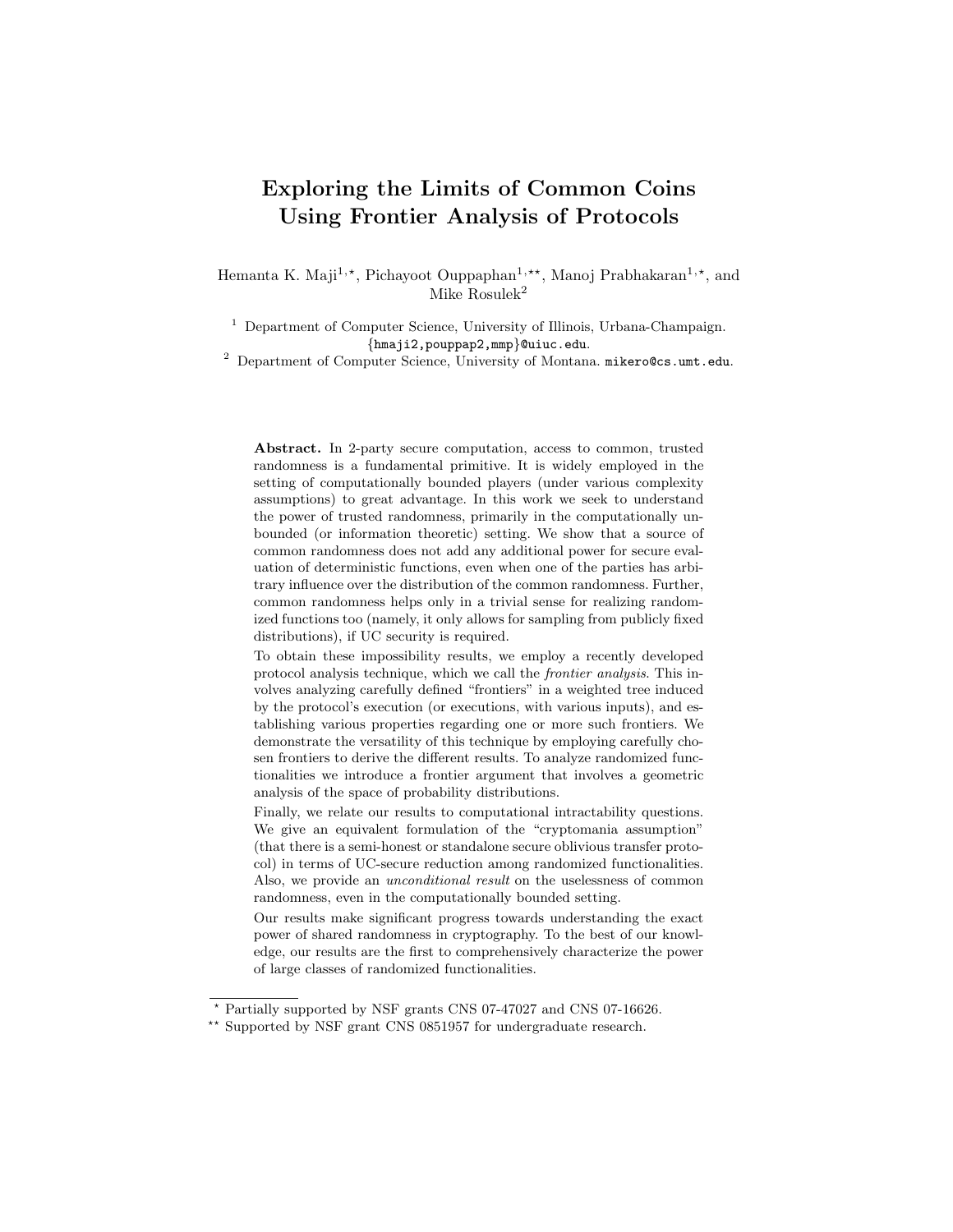## 1 Introduction

In this work, we consider a fundamental question: How cryptographically useful is a trusted source of public coins?

While there are several instances in cryptography where a common random string or a trusted source of public coins is very useful (e.g. [\[3,](#page-16-0)[5\]](#page-17-0)), we show severe limitations to its usefulness<sup>[3](#page-1-0)</sup> in secure two-party computation, without  $-$  and sometimes even with — computational intractability assumptions. In contrast, it is well known that more general correlated private random variables can be extremely powerful [\[2\]](#page-16-1). Given that for semi-honest security common randomness is useless (as one of the parties could sample and broadcast it), it is not surprising that it should turn out to be not as powerful as general correlated random variables. However, despite its fundamental nature, the exact power of common randomness has not yet been characterized. Here, we provide tight characterizations of what can be achieved with a source of common randomness, in various settings of 2-party computation. We show:

- For two-party secure function evaluation (SFE) of deterministic functions, being given a source of common randomness is useless, irrespective of any computational complexity assumptions, when considering security in the standalone setting.[4](#page-1-1)
- Clearly a source of common randomness can be useful for realizing  $ran$ domized functionalities. However, in the case of UC security, we show that a source of common coins can be useful only in a trivial sense (unless restricted to the computationally bounded setting, and intractability assumptions are employed). We show that any UC-secure protocol that uses common coins for evaluating a randomized function can be replaced by a protocol of the following simple form: one of the parties announces a probability distribution, based deterministically on its input, and then the two parties sample an outcome from this distribution using freshly sampled common coins. We call the resulting functionality a publicly-selectable source.
- We relate computational intractability assumptions to secure reductions among randomized functionalities, giving evidence that common randomness is useful only under strong computational assumptions. In particular we show that common randomness can be used to UC-securely realize a symmetric functionality with bi-directional influence (i.e., the output is influenced by both the parties' inputs) if and only if there exists a semi-honest secure protocol for oblivious transfer.

These results are actually proven for a class of sources more general than coin tossing, namely selectable sources – that let one of the parties (secretly) specify

<span id="page-1-0"></span><sup>3</sup> We say that a source of common randomness is useless in realizing some 2-party functionality  $\mathcal F$  if either  $\mathcal F$  could be realized without using the given source or  $\mathcal F$ cannot be realized even given the source. Note that we consider only the feasibility question and not any efficiency issues.

<span id="page-1-1"></span><sup>&</sup>lt;sup>4</sup> In the case of UC security, it follows from the results in [\[16\]](#page-17-1) that a source of common randomness is useless except in Cryptomania, where it is a complete functionality.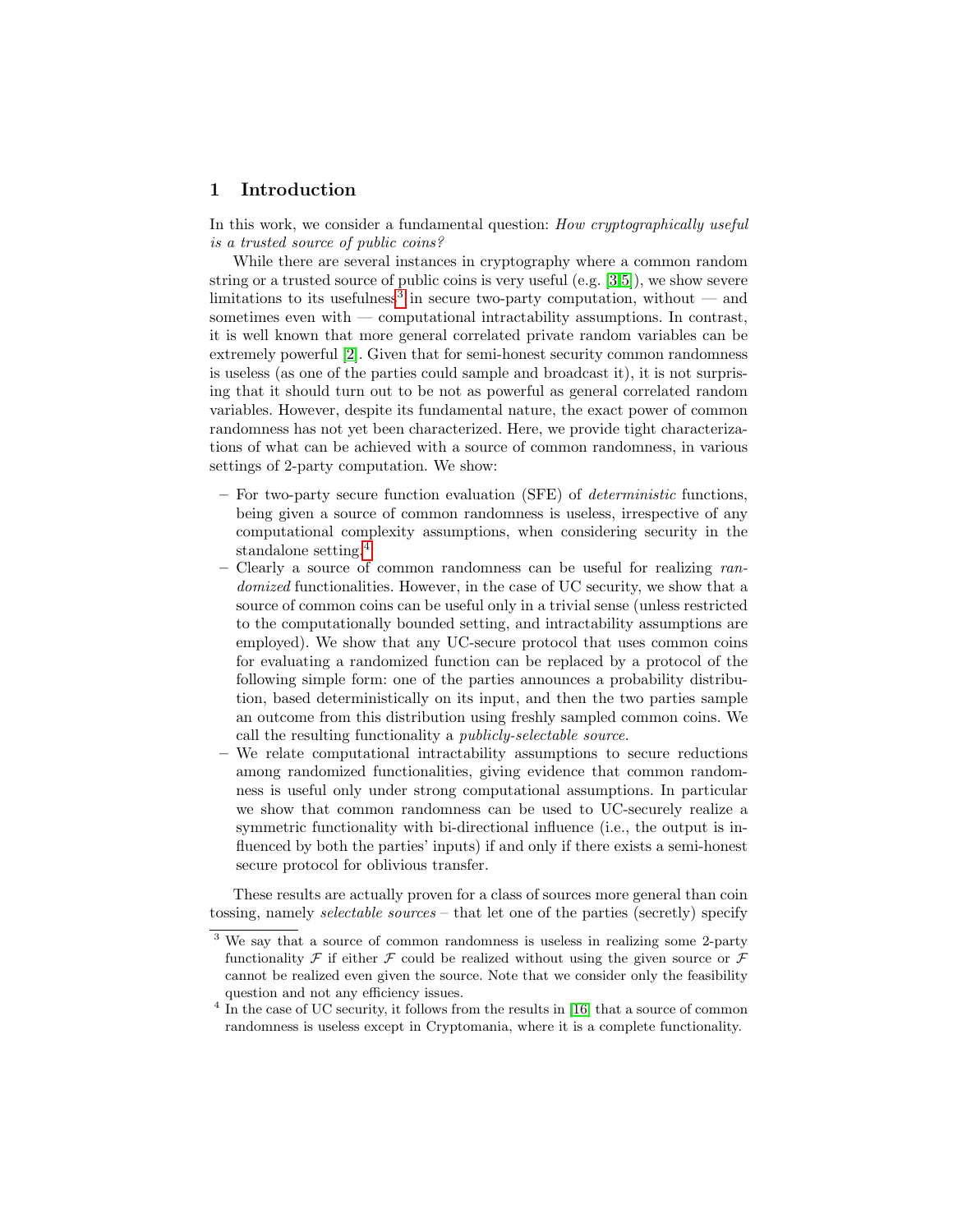which among a set of distributions should be used by the source. We highlight two aspects of these results:

Non-blackbox analysis of protocols. In deriving the impossibility results our analysis crucially relies on the communication and information structure of protocols. We build on the "frontier analysis" paradigm in [\[8](#page-17-2)[,15,](#page-17-3)[16\]](#page-17-1), but significantly extend its power, among other things, to enable analyzing protocols for arbitrary randomized functionalities, and protocols using randomized functionalities.

These results (and hence proofs) are necessarily of a non-relativizing nature — if the protocol has access to another trusted functionality (more sophisticated than common randomness), the impossibility results no longer hold. Specifics about the common randomness functionality are (and must be) used in our proofs. Such low-level analysis of protocols, we believe, is crucial to understanding the power and complexity of multi-party computation primitives.

Understanding randomized functionalities. Secure evaluation of randomized functions has in general been a poorly understood area. In particular, to date it remains open to characterize which randomized functions can be securely realized even against computationally unbounded passive (honest-but-curious) adversaries — a problem that was solved for deterministic functions twenty years ago [\[1,](#page-16-2)[13\]](#page-17-4). Much of the study of randomized functionalities has been focused on in-depth understanding of the simplest such functionality — namely generating shared fair coins (e.g., see [\[7,](#page-17-5)[10,](#page-17-6)[8,](#page-17-2)[18\]](#page-17-7) and references therein). Our results provide significant insight into *other* randomized functionalities as well, and their connections to computational intractability assumptions. In particular, our results involve two interesting classes of randomized functionalities, namely selectable sources and publicly-selectable sources.

#### 1.1 Overview

Frontier analysis. The bulk of our results take the form of statements of cryptographic impossibility. That is, we show that a protocol for a given cryptographic task is impossible (or else implies a certain computational primitive like one-way functions). Such impossibility results have been a core challenge in cryptography. In this work, we present a powerful battery of techniques that we use to analyze 2-party protocols, which we broadly call "frontier analysis."

The basic outline of a frontier analysis is as follows. We first interpret a protocol as a tree of possible transcripts, with weights corresponding to the probability that the protocol assigns to each message, based on the parties' inputs. Within this tree, we identify "frontiers", which are simply a collection of nodes (partial transcripts) that form a cut and an independent set. Intuitively, these frontiers correspond to points in the protocol when some condition is satisfied for the first time, where the condition in question depends on the kind of analysis needed: for example, the first place the transcript leaks "significant" information about a party's input, or the first place that common coins have made a "significant" influence on the protocol's output.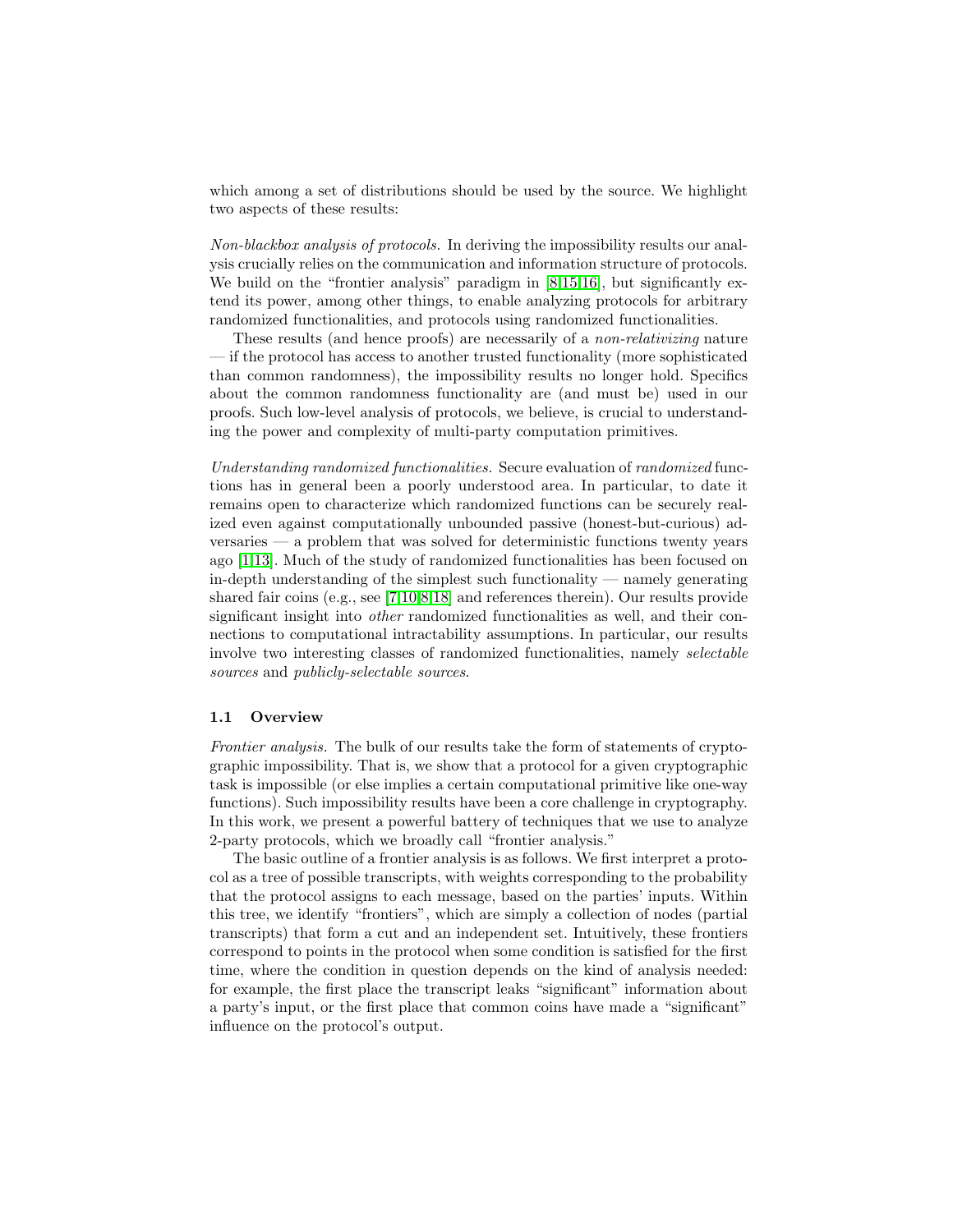Impossibility proofs using frontier analysis proceed by showing that frontiers of certain kind exist, often showing that multiple frontiers must be encountered in a specific order, and then showing that an adversary can effect an attack by exploiting the properties of these frontiers. The interested reader can find a high level discussion on frontier analysis as a tool for protocol analysis in the full version of this paper [\[14\]](#page-17-8).

Common coins are not useful in SFE protocols. We show that against computationally unbounded adversaries (more precisely, against adversaries that can break one-way functions), any 2-party deterministic SFE (in which both parties receive the same output) functionality that can be securely realized given a trusted coin-tossing functionality can in fact be securely realized without it. This is most interesting for the standalone setting, because if one-way functions do exist then a standalone-secure coin-tossing protocols exist, so again access to a trusted coin-tossing functionality is redundant.[5](#page-3-0)

We start off by showing that there is no secure protocol for evaluating boolean xor given a coin-tossing functionality. In many ways these functionalities have similar "complexity" (in particular, neither is complete, and both are trivial to realize against passive adversaries), so establishing a qualitative separation between them is interesting in itself. In a protocol for xor, either party may be the first to reveal information about their input, and the two parties can even gradually reveal more and more information about their input in an interleaved fashion. We define a frontier corresponding to the first point at which some party has revealed "significant" information about its input. Then we define an attack that can be carried out when the protocol crosses this frontier. Since a large class of SFE functionalities can be used to securely realize xor, the impossibility extends to these functionalities as well.

We then use the combinatorial characterizations of Symmetric Secure Function Evaluation (SSFE) functionalities (obtained using frontier analysis) from [\[15\]](#page-17-3) to extend the result to arbitrary SSFE functionalities (instead of just XOR). Further, using an extension of a result in [\[11\]](#page-17-9), we extend this to arbitrary SFE functionalities by associating a symmetric SFE with every general SFE that has a secure protocol using a source of common randomness.

For randomized SFE, common coins help only in a trivial sense. We show that common coins are useful in constructing UC-secure protocols for randomized SFE functionalities only for the class of publicly-selectable sources [\(Theorem 2\)](#page-12-0). For this result, we exploit the versatility of the frontier analysis and also employ a geometric analysis of the space of effective probability distributions.

<span id="page-3-0"></span><sup>5</sup> A recent result in [\[16\]](#page-17-1) gives a sharp result for the case of UC security: the cointossing functionality is useful in realizing further deterministic SFE functionalities if and only if there exists a semi-honest oblivious transfer protocol. However neither the result nor the approach in [\[16\]](#page-17-1) extends to the standalone setting. Also, our result is applicable to not just symmetric functionalities and coin-tossing, but extends to general SFE functionalities and all selectable sources.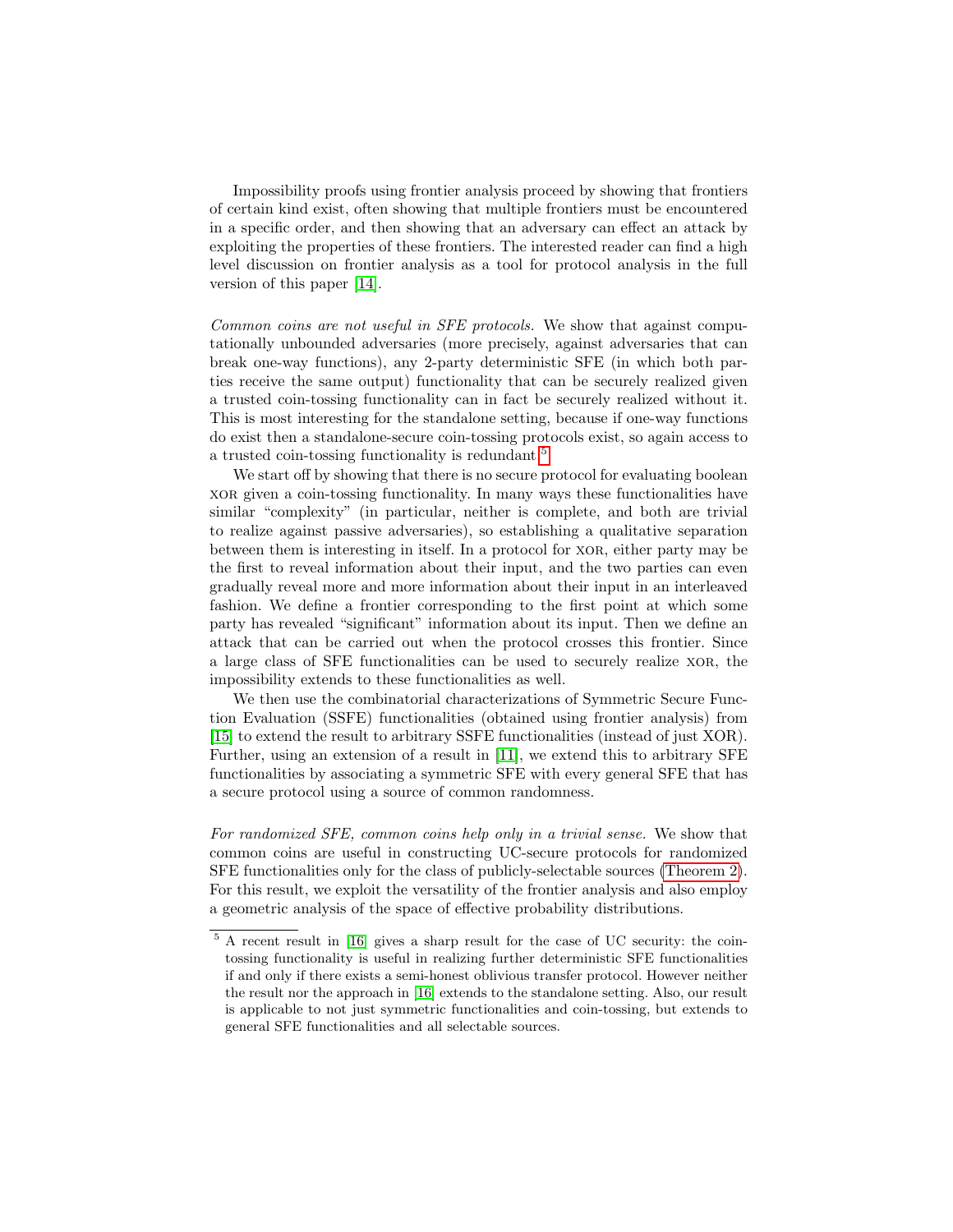The frontier analysis is carried out for an SSFE functionality, and then the result is extended to general SFE functionality separately. For a randomized SSFE functionality, for each pair of inputs, the output is specified by a distribution (over a finite output alphabet). This distribution can be represented as a vector in  $d$ -dimensional real space where  $d$  is the size of the output alphabet. By considering all possible inputs, we obtain a set of points in this space as legitimate output distributions. But since the parties can choose their input according to any distribution they wish, the entire convex hull of these points is the set of legitimate output distributions. Note that the vertices of this polytope correspond to the output distributions for various specific input choices.

In analyzing a protocol for such a functionality, we define two very different frontiers: one intuitively captures the last point in the protocol where the parties' inputs have any noticeable influence over the output distribution. The other intuitively captures the first point where the common coins have had a nontrivial influence on the output distribution.

Defining these frontiers is a delicate task, but once they are defined, we can show that, for the protocol to be UC-secure, the two frontiers must be encountered in the order listed above. Thus there is always a point within the protocol where the parties' inputs have stopped influencing the output, yet the public coins have not yet started influencing the output in a non-trivial way. At this point, we can show that the output distribution is uniquely determined, and that the subsequent coins are simply used to sample from this publicly-chosen distribution.

Then, on each node in the first frontier the conditional output distribution is still within the polytope. On the other hand, since the input influence has ceased at this point, for any fixed input, its output distribution must be determined by this frontier: i.e., it must be a convex combination of the conditional output distributions at the nodes on the frontier. That is, the output distribution for this input is a convex combination of conditional output distributions which are all themselves within the polytope. Now, (without loss of generality, as it turns out) we can consider inputs whose output distributions are vertices of the polytope. Then, for all nodes in the frontier the conditional output distribution must coincide with the final distribution itself. Thus on reaching this frontier in the protocol, the output distribution is revealed (as a deterministic function of the inputs) and the rest of the protocol simply samples from this distribution.

Finally, we extend this result also to general SFE (instead of just symmetric SFE) functionalities, in the same way as for deterministic functionalities.

Selectable sources. Selectable sources are an interesting class of randomized functionalities with an intermediate level of complexity: they can be more complex than a (fixed) source of common randomness, yet they are simple enough that we can show that they are as useless as common randomness when it comes to securely realizing deterministic functionalities. The extension is observed by following the analysis for the case of the source of common randomness, and identifying the properties that it relies on. We do not know at this point whether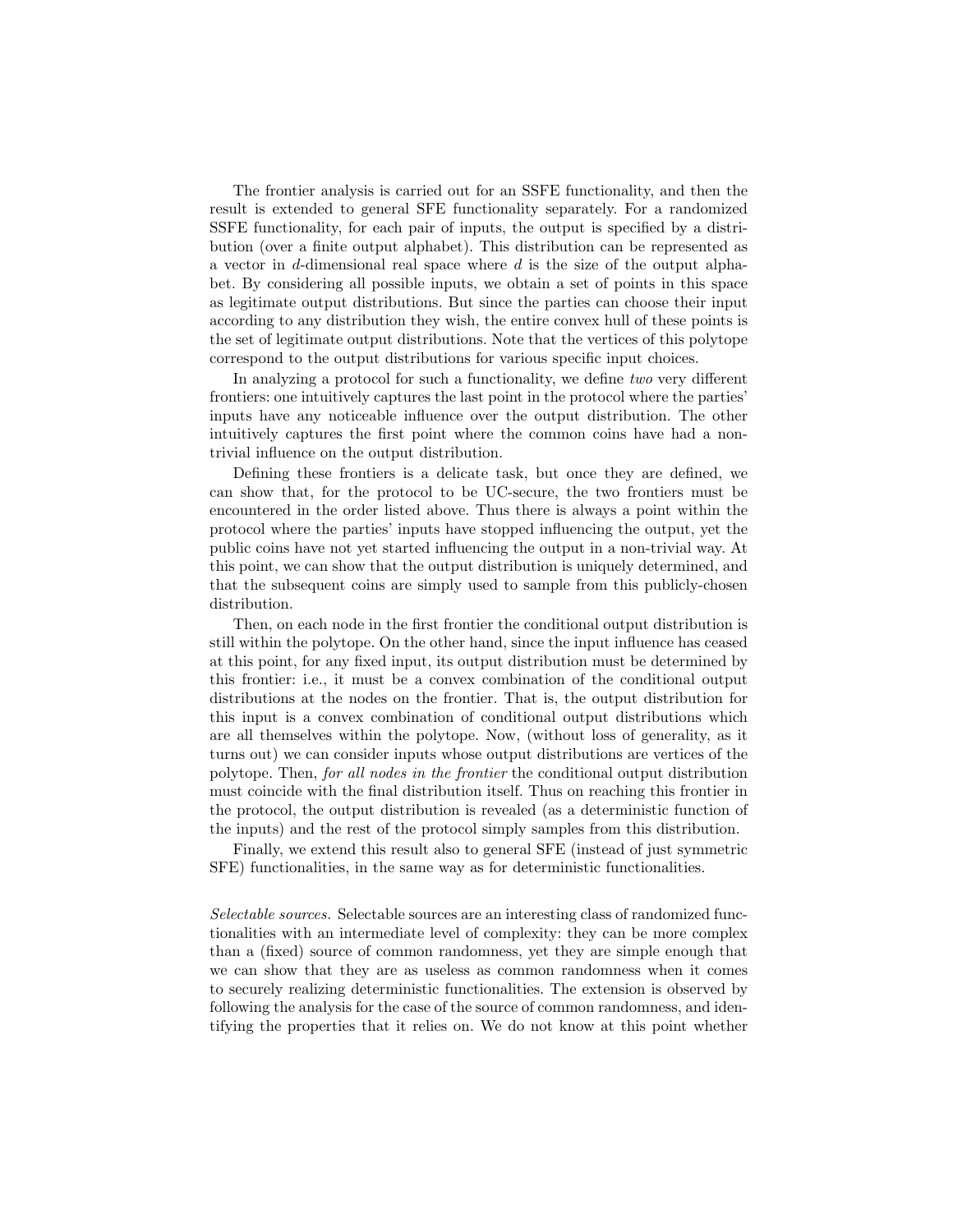these are exactly all the functionalities which are useless for realizing SFE functionalities, but based on our understanding so far, we conjecture that they are.

Connections to Computational Intractability. Finally, we relate our results to computational intractability questions. The attacks based on frontier analysis can often be extended to the computationally bounded setting, if one-way functions do not exist (as was pointed out in [\[16\]](#page-17-1)). We show that this is indeed the case for our attacks. In fact, our first application of such an extension is to obtain an unconditional result about the uselessness of selectable sources in realizing deterministic secure function evaluation with standalone security. For this we use the fact that if one-way functions do not exist we can attack any given protocol, whereas if one-way functions do exist then we can realize any selectable source functionality (with standalone security) and then again they are useless.

We also generalize a result in [\[16\]](#page-17-1) to the setting of randomized functionalities. There it was shown that if any non-trivial deterministic functionality is UC-securely realizable using access to common randomness, then there exists an oblivious transfer protocol secure against semi-honest adversaries. We generalize common randomness to any selectable source, and also generalize non-trivial deterministic functionalities to randomized SSFE functionalities with both parties' inputs having an influence on the output.

Related Results. Frontier analysis is possibly implicit in previous works on proving impossibility or lower bounds for protocols. For instance, the analysis in [\[8\]](#page-17-2) very well fits our notion of what frontier analysis is. The analysis of protocols in [\[6,](#page-17-10)[1](#page-16-2)[,13\]](#page-17-4) also have some elements of a frontier analysis, but of a rudimentary form which was sufficient for analysis of perfect security. In [\[15\]](#page-17-3) frontier analysis was explicitly introduced and used to prove several protocol impossibility results and characterizations. [\[12\]](#page-17-11) also presented similar results and used somewhat similar techniques (but relied on analyzing the protocol by rounds, instead of frontiers, and suffered limitations on the round complexity of the protocols for which the impossibility could be shown).

## <span id="page-5-0"></span>2 Preliminaries

We say that a function  $\nu : \mathbb{N} \to \mathbb{R}$  is negligible if for every polynomial p,  $\nu(k) < 1/p(k)$  for sufficiently large k. If  $\mathcal{D}, \mathcal{D}'$  are discrete probability distributions with support S, we write  $SD(D, D')$  to denote the statistical distance of the distributions, defined as  $SD(D, D') = \frac{1}{2} \sum_{s \in S} |D(s) - D'(s)|$ .

Security. We use standard conventions and terminology for the security of protocols for multi-party computation tasks. A protocol is secure if for every adversary in the real world (in which parties execute a protocol), there is an adversary, or simulator, in the ideal world (in which the task is carried out on behalf of the parties by a trusted third party called a functionality) that achieves the same effect. A semi-honest or passive adversary is one which is not allowed to deviate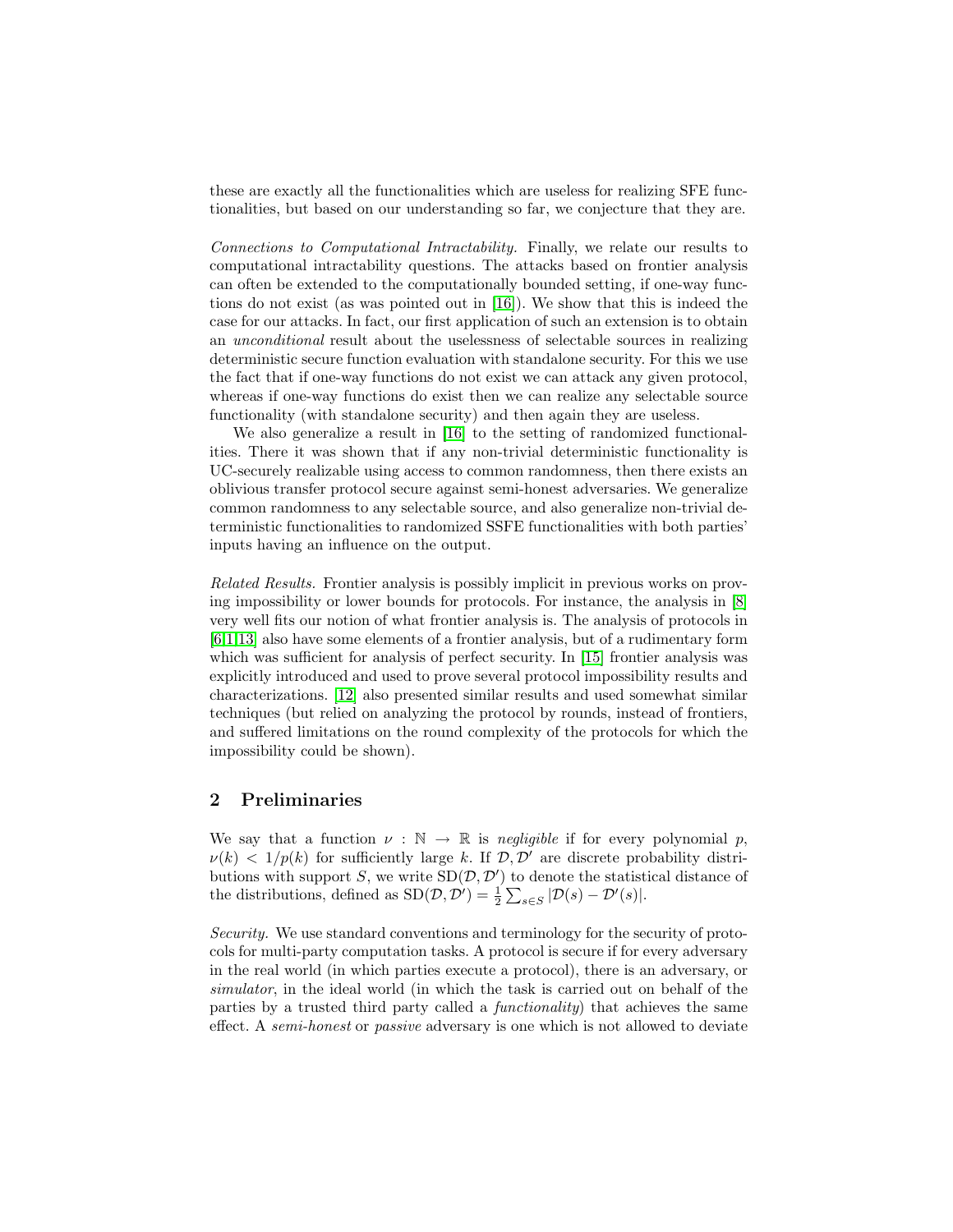from the protocol. Standalone security is achieved if the simulator is allowed to rewind the adversary; Universally composable (UC) security [\[4\]](#page-16-3) is achieved if the simulation is straight-line (i.e., never rewinds the adversary). In this work, we exclusively consider *static* adversaries, who do not adaptively corrupt honest parties during the execution of a protocol.

The plain model is a real world in which protocols only have access to a simple communication channel; a *hybrid model* is a real world in which protocols can additionally use a particular trusted functionality. While hybrid worlds are usually considered only for UC security, we also use the terminology in the setting of standalone security. We note that protocols for non-reactive functionalities (i.e., those which receive input from all parties, then give output, and then stop responding) do securely compose even in the standalone security setting.

#### 2.1 Functionalities

We focus on classifying several important subclasses of functionalities.

Secure function evaluation (SFE). A 2-party secure function evaluation (SFE) functionality is specified by two functions  $f_1 : X \times Y \to Z$  and  $f_2 : X \times Y \to Z$ , where X and Y are finite sets. The functionality waits for input  $x \in X$  from Alice and  $y \in Y$  from Bob, then delivers  $f_1(x, y)$  and  $f_2(x, y)$  to them, respectively. There is no fairness guarantee: if a party is corrupt, it can obtain its own output first and decide whether the output should be delivered to the other party.

If  $f_1 = f_2$  are identical we call it a *symmetric* SFE (or SSFE) functionality. SSFE functionalities are the most fundamental, and have been studied since Yao first introduced the concept of multi-party computation [\[20\]](#page-17-12). We can specify an SSFE function by simply giving its function table, where the rows correspond to an input of Alice, and columns correspond to an input of Bob. For instance, the XOR functionality has function table  $\begin{bmatrix} 0 & 1 \\ 1 & 0 \end{bmatrix}$ .

Randomized functionalities. A randomized SFE functionality is specified by functions  $f_1, f_2 : X \times Y \times R \to Z$ . The functionality takes inputs  $x \in X$  from Alice,  $y \in Y$  from Bob, uniformly samples  $r \in R$  and outputs  $f_1(x, y, r)$  and  $f_2(x, y, r)$  to Alice and Bob, respectively. An important example is the common randomness functionality, denoted by  $\mathcal{F}_{\text{coin}}$  (with  $X = Y = \{0\}$ ,  $R = \{0, 1\}$ , and  $f_1(x, y, r) = f_2(x, y, r) = r$ . Note that for a given pair of inputs, the outputs to Alice and Bob could be correlated as the same value  $r$  is used in both.

We identify two important subclasses of randomized SSFE functionalities:

- Selectable sources: One in which one party's input does not affect the output. That is, functions which can be written as  $f(x, y, r) = h(x, r)$  for some function h. Note that for different values of x, the function's output distribution may be arbitrary.
- **Publicly-selectable sources:** Those functions which can be written as  $f(x, y, r) =$  $(g(x), h(g(x), r))$ , for some functions g and h. In this case, the function's output distribution for different values of  $x$  must be either identical (when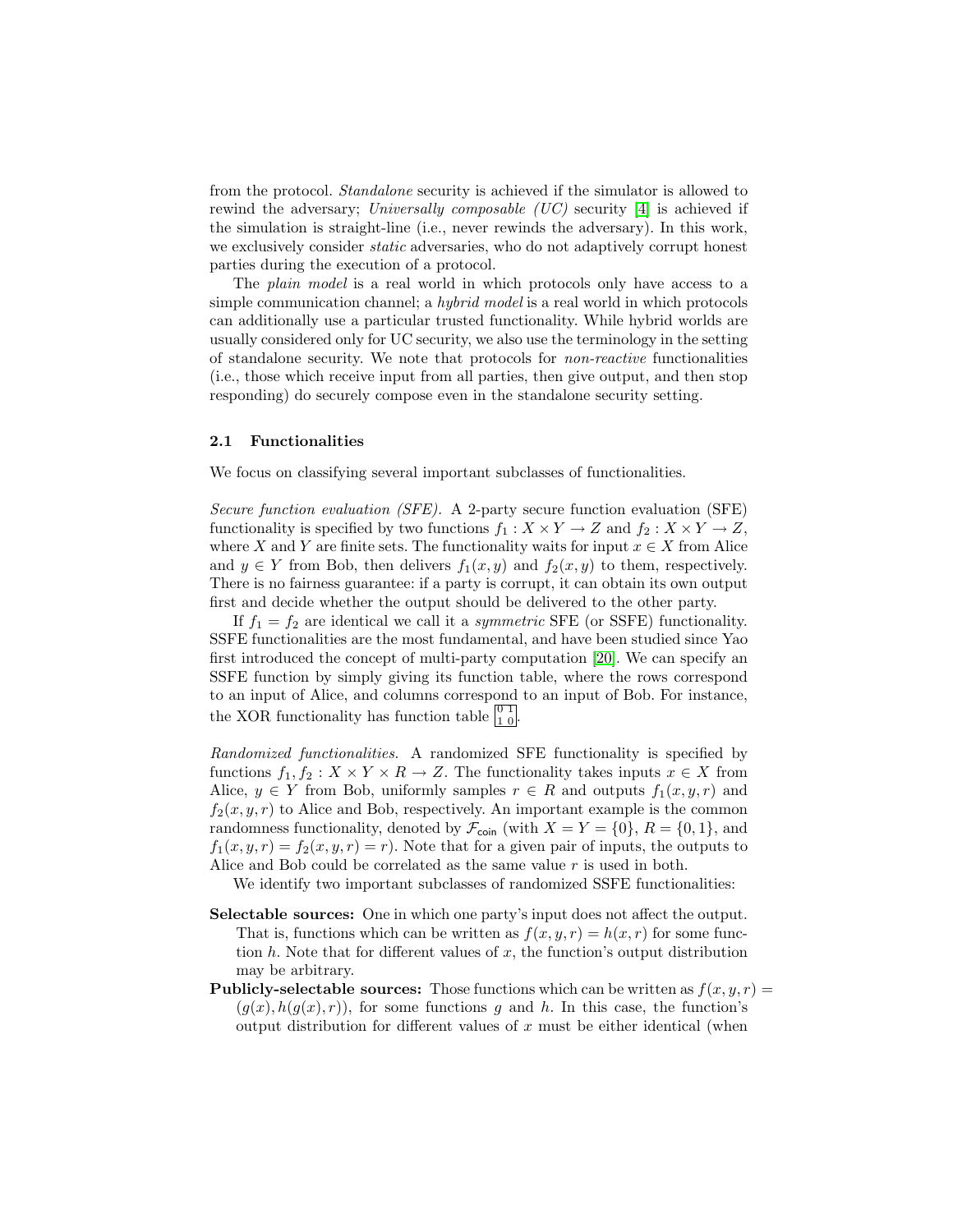$g(x) = g(x')$  or have disjoint supports (when  $g(x) \neq g(x')$ , which is included in the function's output). Intuitively, the function's output determines the identity of the random distribution  $h(g(x), \cdot)$  that was used.

In these two classes of functionalities, only one party can influence the output, so we say they have *uni-directional influence*. If there exists inputs  $x, x', x''$  for Alice and  $y, y', y''$  for Bob so that  $f(x, y') \neq f(x, y'')$ , and  $f(x', y) \neq f(x'', y)$ , then both parties can potentially influence the output, and we say that the functionality has bi-directional influence.

Isomorphism.  $\mathcal F$  and  $\mathcal G$  are isomorphic<sup>[6](#page-7-0)</sup> if either functionality can be UC-securely realized using the other functionality by a protocol that is "local" in the following sense: to realize  $\mathcal F$  given  $\mathcal G$  (say), each party maps its input (possibly probabilistically) to inputs for the functionality  $\mathcal{G}$ , calls  $\mathcal{G}$  once with that input and, based on their private input, the output obtained from  $\mathcal{G}$ , and possibly private random coins, locally computes the final output, without any other communication. It is easy to see that isomorphism is an equivalence relation.

<span id="page-7-1"></span>Usefulness of a source. We say that a source of common randomness  $\mathcal G$  is useless in realizing a 2-party functionality  $\mathcal F$  if either  $\mathcal F$  could be securely realized in the plain model (i.e., without using  $\mathcal{G}$ ) or  $\mathcal{F}$  cannot be securely realized even in the G-hybrid model. Note that we consider only the feasibility question and not any efficiency issues.

#### 2.2 Frontier Analysis

Protocols and transcript trees. We view a 2-party protocol as a weighted tree of possible transcripts. The leaves of the tree correspond to completed transcripts, on which both parties give output. The tree's internal nodes alternate between "Alice" and "Bob" nodes, corresponding to points in the protocol (identified by partial transcripts) at which Alice and Bob send messages, respectively. Given a party's private input and the transcript so far (i.e., a node in the tree), the protocol assigns probabilities to the outgoing edges (i.e., possible next messages). In some settings we also consider nodes corresponding to invocations of ideal functionalities (like  $\mathcal{F}_{\text{coin}}$ ), when appropriate. For these the protocol tree assigns probabilities to the outputs of the functionality (the corresponding "messages" included in the transcripts for these steps) according to the probabilities of parties' inputs and the functionality's internal randomness. An execution of the protocol corresponds to a traversal from root to leaf in the tree.

Probabilities and frontiers. We write  $Pr[v|x, y]$  for the probability that the protocol visits node v (equivalently, generates a transcript with v as a prefix) when executed honestly on inputs x and y. Suppose  $\pi_A(x, vb)$  is the probability that when Alice executes the protocol honestly with input  $x$  and the transcript so far

<span id="page-7-0"></span> $6$  The definition given here is a generalization for randomized functionalities of the definition from [\[15\]](#page-17-3).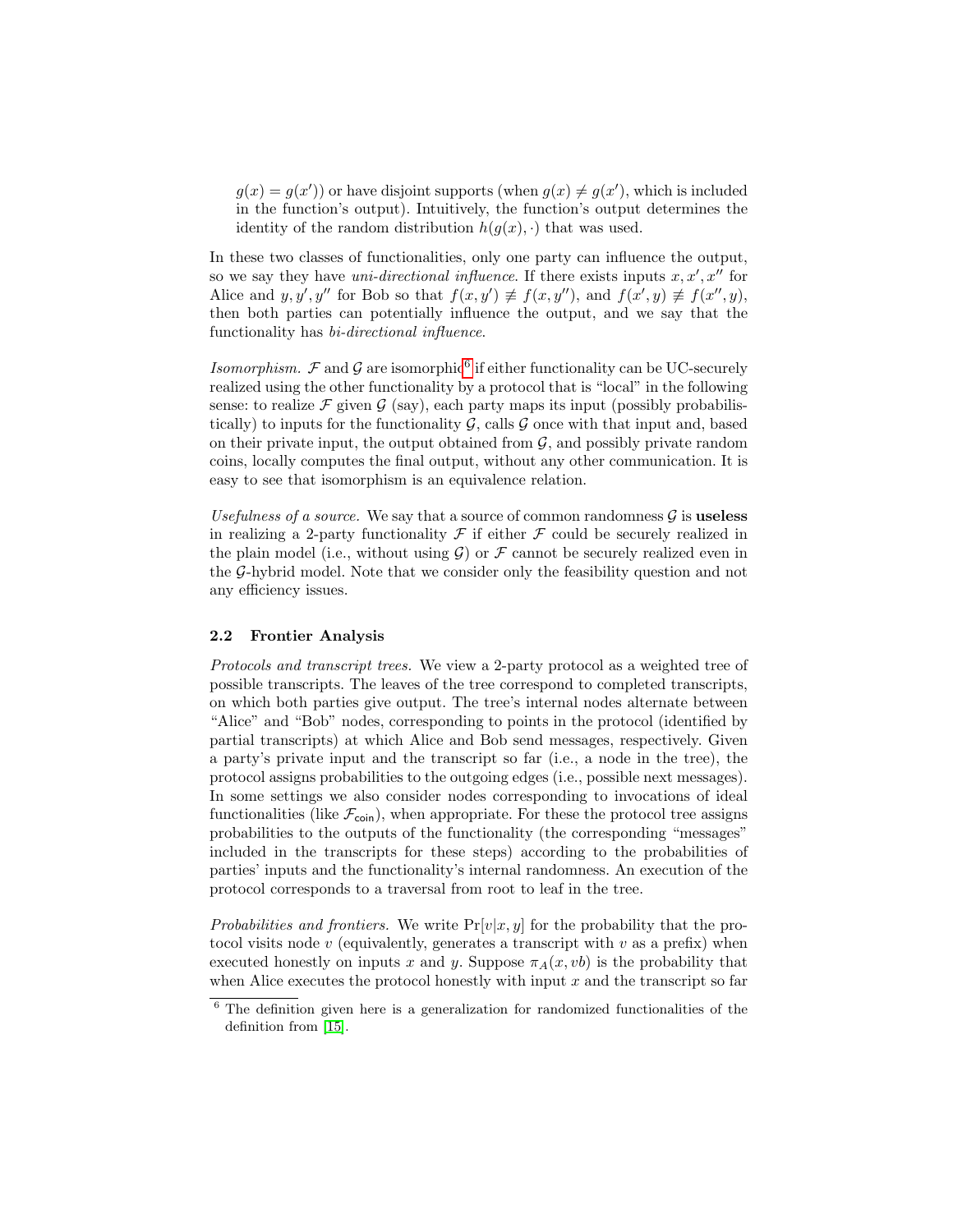is v, her next message is b. Similarly, we define a probability  $\pi_B$  for Bob. Then (assuming Alice speaks first in the protocol):

$$
\Pr[v|x,y] = \pi_A(x,v_1)\pi_B(y,v_1v_2)\cdots = \left[\prod_{i\text{ odd}}\pi_A(x,v_1\cdots v_i)\right]\left[\prod_{i\text{ even}}\pi_B(y,v_1\cdots v_i)\right]
$$

If we define  $\alpha(v, x)$  and  $\beta(v, y)$  to be the two parenthesized quantities (equivalently, the product of weights from Alice nodes and Bob nodes in the transcript tree, respectively), then we have  $Pr[v|x, y] = \alpha(v, x)\beta(v, y)$ . Thus, in a plain protocol, the two parties make independent contributions to the probability of each transcript. In fact, even if the protocol is allowed to use a selectable source, this property still holds (see [Section 4\)](#page-9-0). This property of protocols is crucially used in all frontier analysis in this work.

When  $S$  is a set of independent nodes in the transcript tree (prefix-free partial transcripts), we define  $Pr[S|x, y] = \sum_{v \in S} Pr[v|x, y]$ , as all the probabilities in the summation are for mutually exclusive events. If  $Pr[F|x, y] = 1$ , then we call F a frontier. Equivalently, a frontier is a maximal independent set in the transcript tree. In general, a frontier represents a point in the protocol where a certain event happens, usually defined in terms of the probabilities  $\alpha$  and  $\beta$ .

## 3 Handling General SFE Functionalities

Frontier analysis is most naturally applied to protocols realizing SSFE functionalities — that is, functionalities which give the same output to both parties. So we derive our results for such functionalities. However, we can then extend our characterizations to apply to SFE functionalities with unrestricted outputs using the following lemma (see the full version of this paper [\[14\]](#page-17-8)):

<span id="page-8-0"></span>**Lemma 1.** Suppose  $H$  is a functionality that has a passive-secure protocol in the plain model. If  $H$  is useful in UC- or standalone-securely realizing a (possibly randomized) SFE functionality  $F$ , then there exists a symmetric SFE functionality  $\mathcal{F}^*$  such that  $\mathcal{F}^*$  is isomorphic to  $\mathcal{F}$ , and  $\mathcal{H}$  is useful in (respectively, UCor standalone-) securely realizing  $\mathcal{F}^*$ .

Here, being useful or not is in the sense of the definition given in [Section 2.1.](#page-7-1) Proving [Lemma 1](#page-8-0) essentially involves relating SSFE and SFE functionalities. As it turns out, relating symmetric and unrestricted functionalities is most convenient in the setting of passive security. In that setting, we associate with every SFE functionality  $\mathcal F$  a symmetric functionality which is simply the maximal "common information" provided to the two parties by  $\mathcal{F}$ . (See proof in the full version [\[14\]](#page-17-8) for a combinatorial description of this function) Following [\[11\]](#page-17-9) it is not hard to show that if an SFE functionality  $\mathcal G$  is not isomorphic to its (symmetric-output) common information functionality then  $\mathcal G$  must be complete in the passive security setting.

To apply this result, however, we must be careful in relating passive security and active security. It is not necessarily the case that an actively secure protocol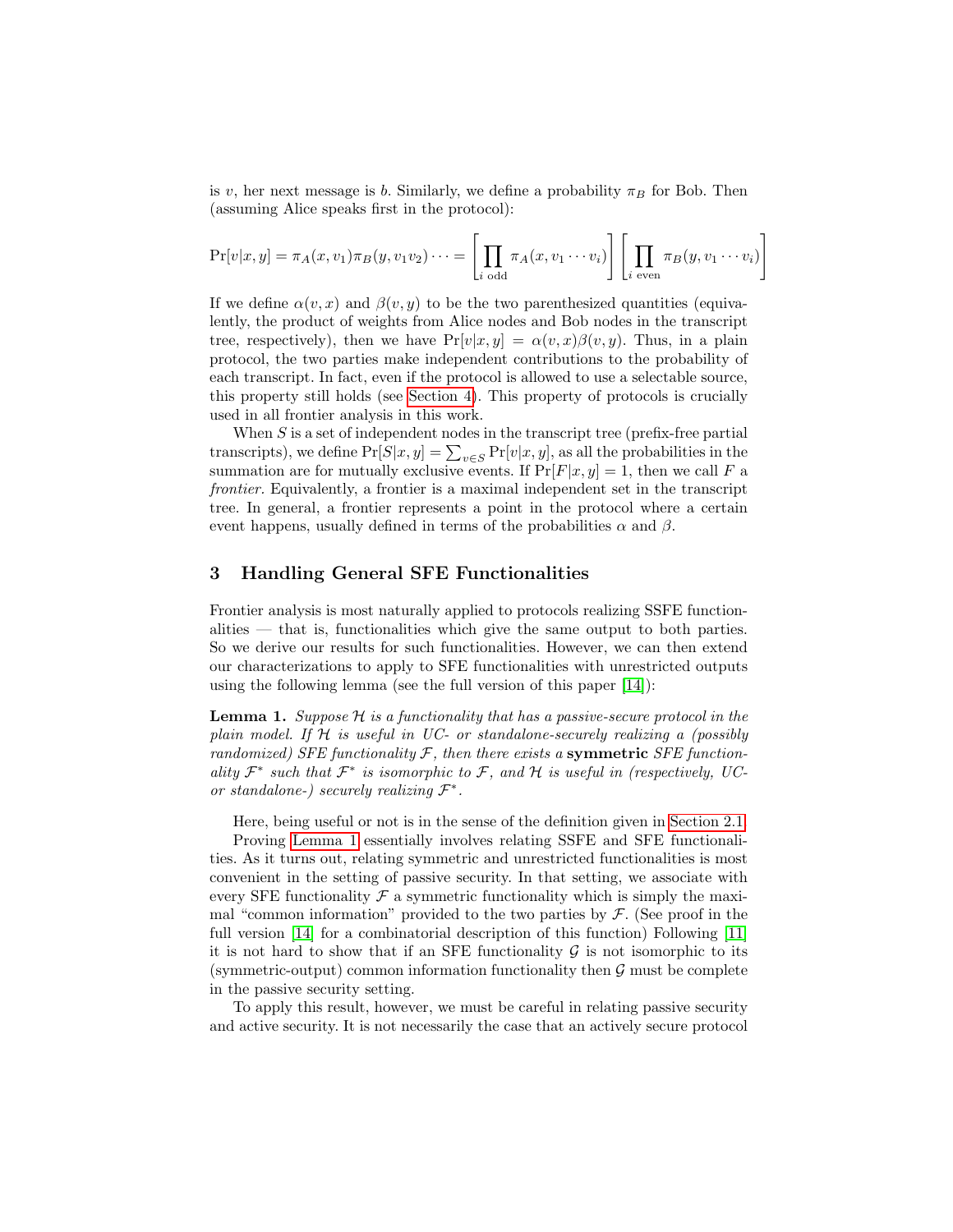implies a passively secure protocol (since in the passive security setting, the security reduction must map passively corrupt adversaries to passively corrupt simulators). In [\[14\]](#page-17-8) we show that every SFE functionality is isomorphic to a functionality that is "deviation-revealing" [\[19\]](#page-17-13). Such functionalities have the property that active-secure protocols imply passive-secure protocols. Using these two results, we are able to transition from active to passive security, and then argue about generalized vs. symmetric output.

#### <span id="page-9-0"></span>4 Selectable Sources are Useless for Deterministic SFE

In this section we will show that any selectable source is useless for securely realizing any deterministic SFE functionality against computationally unbounded adversaries. In particular this shows that  $\mathcal{F}_{\text{coin}}$  is useless for realizing any deterministic SFE functionality.

<span id="page-9-2"></span>**Theorem 1.** Suppose  $\mathcal F$  is a 2-party deterministic SFE and  $\mathcal G$  is a selectable source. Then  $F$  has a standalone-secure (resp. UC-secure) protocol in the  $G$ hybrid model against computationally unbounded adversaries if and only if  $\mathcal F$ has a standalone-secure (resp. UC-secure) protocol in the plain model.

To give an overview of our techniques, we present the result for the special case of  $\mathcal{F} = \mathcal{F}_{\text{xor}}$  and  $\mathcal{G} = \mathcal{F}_{\text{coin}}$ . Then we describe the modifications necessary to consider arbitrary  $\mathcal F$  and arbitrary selectable source  $\mathcal G$ , respectively.

The case of  $\mathcal{F}_{\text{xor}}$  and  $\mathcal{F}_{\text{coin}}$ . This special case illustrates our new frontier-based attack. It is well-known that there is no standalone-secure (or UC-secure) protocol for  $\mathcal{F}_{\text{xor}}$  in the plain model (cf. the complete characterization of [\[12,](#page-17-11)[15\]](#page-17-3)). Also note that standalone security is a special case of UC security. Thus it suffices to show the following:

<span id="page-9-1"></span>**Lemma 2.** There is no standalone-secure protocol for  $\mathcal{F}_{\text{xor}}$  using  $\mathcal{F}_{\text{coin}}$ , against computationally unbounded adversaries.

Proof (Sketch). The main novelty in this proof (compared to the techniques in [\[15\]](#page-17-3)) is the nature of the frontier we consider, in a semi-honest protocol. For semihonest security,  $\mathcal{F}_{\text{xor}}$  does not have a canonical order for *what information* must be revealed by the two parties. This thwarts the analysis in [\[15\]](#page-17-3), which depends on defining frontiers corresponding to what information is revealed in what order. Nevertheless we show that using a frontier parameterized by a threshold  $\mu$  on (an appropriately defined notion of) how much information is revealed about a party's input, one can devise an attack on purported protocol for  $\mathcal{F}_{\text{xor}}$  in the  $\mathcal{F}_{\text{coin}}$ -hybrid model.

For simplicity, first assume that we are given a protocol  $\pi$  for  $\mathcal{F}_{\text{xor}}$  in the plain model (i.e., let us ignore  $\mathcal{F}_{\text{coin}}$  for the moment). Let  $\alpha$  and  $\beta$  be defined as in [Section 2.](#page-5-0) Then for every node v in the transcript tree of  $\pi$ , define

$$
\delta_A(v, x, x') = \frac{|\alpha(v, x) - \alpha(v, x')|}{\alpha(v, x) + \alpha(v, x')} \quad \text{and} \quad \delta_B(v, y, y') = \frac{|\beta(v, y) - \beta(v, y')|}{\beta(v, y) + \beta(v, y')}.
$$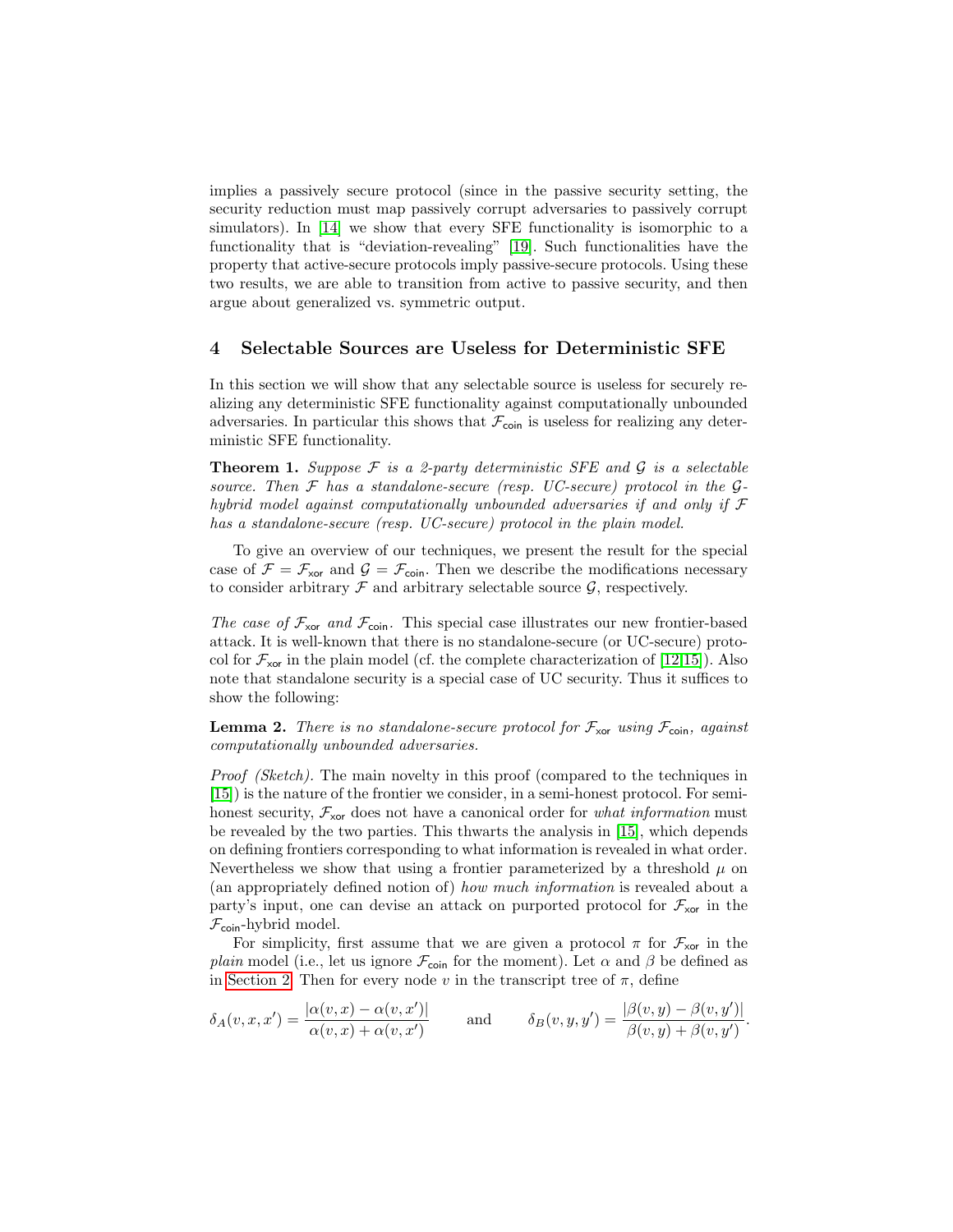$\delta_A$  and  $\delta_B$  are well-defined after we exclude any nodes that have  $\alpha(v, x)$  $\alpha(v, x') = 0$  or  $\beta(v, y) = \beta(v, y') = 0$ . Intuitively,  $\delta_A(v, x, x')$  and  $\delta_B(v, y, y')$ measure how much the transcript reveals about the distinction between  $x$  and x', or y and y', respectively. A  $\delta$  value of 0 means that the partial transcript v is independent of the choice between the two inputs; a value of 1 means that the transcript  $v$  is only consistent with one of the two inputs.

Then given a parameter  $\mu$ , we define a frontier  $F$  as follows:

$$
F = \left\{ v \mid \text{ and no proper prefix of } v \text{ also satisfies this condition } \right\}
$$

Intuitively,  $F$  is the first place at which one of the parties has revealed "significant" information about its input, where significance is measured by  $\mu$ .

Now we sketch an attack based on this frontier. (The actual proof and calculations in [\[14\]](#page-17-8) follow a slightly different argument, but using the same frontier). Suppose by symmetry that on an honest execution, the protocol assigns the majority of the weight on F to transcripts v satisfying  $\delta_B(v, 0, 1) \geq \mu$ . Then, intuitively, Alice can launch an attack as follows. She runs the protocol honestly (say, with input 0) until reaching F. Then at  $F$ , the transcript is correlated with Bob's input enough so that Alice can guess Bob's input with bias roughly  $\mu/2$ . On the other hand, since  $\delta_A(v, 0, 1) < \mu$  with good probability at this point of the protocol, both values for Alice's input are somewhat likely explanations for the transcript seen so far. Therefore if Alice changes her input at this point (by sampling a state consistent with the current transcript and the new input), the outcome of the protocol will change with all but negligible probability, thanks to the correctness guarantee of the protocol. Thus, Alice can significantly correlate her effective input with Bob's, so that Bob's output is biased significantly towards 1 (when Bob picks his input at random). But this is a behavior that is not possible in an ideal-world interaction with  $\mathcal{F}_{\text{xor}}$ , so it constitutes a violation of the security of  $\pi$ .

The only difference when attacking a protocol in the  $\mathcal{F}_{\text{coin}}$ -hybrid model is that the common coins also influence the probabilities of partial transcripts. One may consider the probability of a partial transcript  $v$  (which includes outputs of  $\mathcal{F}_{\text{coin}}$ ) as a product of  $\alpha(v, x)$ ,  $\beta(v, y)$ , and a contribution  $\gamma(v)$  from the combined calls to  $\mathcal{F}_{\text{coin}}$ . However,  $\gamma(v)$  does not depend on x or y, so we can absorb its contribution into (arbitrarily)  $\alpha(v, x)$  and the analysis remains valid.<sup>[7](#page-10-0)</sup>

Uselessness of  $\mathcal{F}_{\text{coin}}$  for any SFE  $\mathcal{F}$ . First we consider the case when  $\mathcal{F}$  is a symmetric SFE functionality. We use the characterization of SSFE functionalities with standalone-secure protocols from [\[15\]](#page-17-3) to show that if an SSFE functionality  $\mathcal F$  has no standalone-secure protocol in the plain model, then either there

<span id="page-10-0"></span><sup>&</sup>lt;sup>7</sup> Note that  $\alpha$  and  $\beta$  are defined only in terms of honest behavior by the parties, so that every call to  $\mathcal{F}_{\text{coin}}$  delivers its output to both parties in our analysis and associated attack. (Only corrupt parties can prevent output delivery in a functionality with no output fairness guarantee.) Thus our attacks neither rely on fairness nor crucially exploit unfairness in the source of common coins; the adversaries we construct will always choose to deliver the outputs of the setup functionality.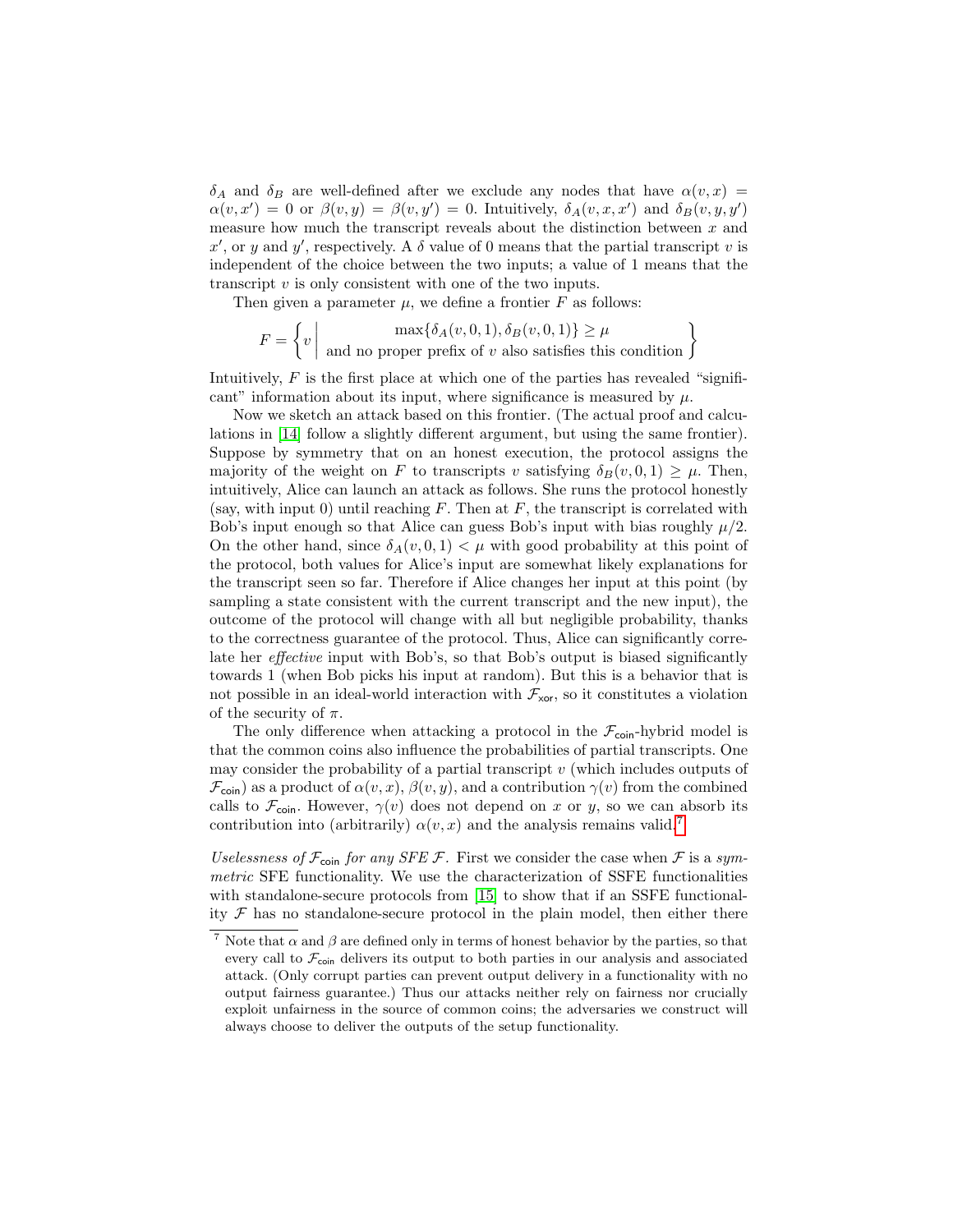is a standalone-secure protocol for  $\mathcal{F}_{\text{xor}}$  in the F-hybrid model, or else there is a frontier-based attack that violates standalone security of every purported protocol for  $\mathcal F$  in the plain model.

In the first case, [Lemma 2](#page-9-1) demonstrates that  $\mathcal F$  can have no standalonesecure protocol in the  $\mathcal{F}_{\text{coin}}$ -hybrid world. In the second case, we observe that the frontier-based attacks go through unaltered even if the protocols are allowed access to  $\mathcal{F}_{\text{coin}}$ . This is because the frontier attack merely relies on the fact that in a protocol, given a transcript prefix  $v$ , the next message depends only on one of Alice and Bob's inputs. However, this is true even if the protocol has access to  $\mathcal{F}_{\text{coin}}$ — the bits from  $\mathcal{F}_{\text{coin}}$  being independent of both parties' inputs.

This allows us to conclude that in either case, there can be no protocol for  $\mathcal F$  in the  $\mathcal F_{\text{coin}}$ -hybrid model, giving us the following lemma (see the full version [\[14\]](#page-17-8) for more details).

<span id="page-11-0"></span>**Lemma 3.** If  $F$  is a 2-party deterministic SSFE that has no standalone-secure (resp. UC-secure) protocol against unbounded adversaries in the plain model, then  $F$  has no standalone-secure (resp. UC-secure) protocol in the  $\mathcal{F}_{\text{coin}}$ -hybrid model.

Replacing  $\mathcal G$  with an arbitrary selectable source. Our analysis goes through with minimal modification when  $\mathcal{F}_{\text{coin}}$  is replaced by an arbitrary selectable source. Recall that in a selectable source functionality  $G$ , only one party can influence the output at a time (depending on which "direction"  $\mathcal G$  is used in). When  $\mathcal G$  is used such that only Alice influences the output, the influence on the transcript's probability can be collected into the term  $\alpha(v, x)$ . Similarly, when only Bob can influence the output of G, the influence can be collected into the term  $\beta(v, y)$ . Therefore, we can still write  $Pr[v|x, y] = \alpha(v, x)\beta(v, y)$  for appropriate  $\alpha$  and  $\beta$ . Each invocation of  $\mathcal G$  is an atomic event with respect to the frontiers and to the adversary's changes in behavior in our our attacks.

Extending to general SFE functionalities. Finally, we prove [Theorem 1,](#page-9-2) using [Lemma 1.](#page-8-0) Note that a selectable source has a passive secure protocol (Alice samples an output and gives it to Bob). Thus if there exists any SFE functionality  $\mathcal F$  for which some selectable source is useful in (UC- or standalone-) securely realizing, then by [Lemma 1](#page-8-0) selectable source is useful in (UC- or standalone-) securely realizing some SSFE functionality as well, contradicting [Lemma 3.](#page-11-0)

## 5 Coins are useless for Randomized SFE

In this section, we characterize the set of randomized SFE functionalities that can be reduced to  $\mathcal{F}_{\text{coin}}$ .

Since  $\mathcal{F}_{\text{coin}}$  itself is not securely realizable (in the UC or standalone model) against computationally unbounded adversaries, common randomness clearly allow more functionalities to be securely realized. In particular common randomness can be used to generate a shared sample from a publicly agreed-upon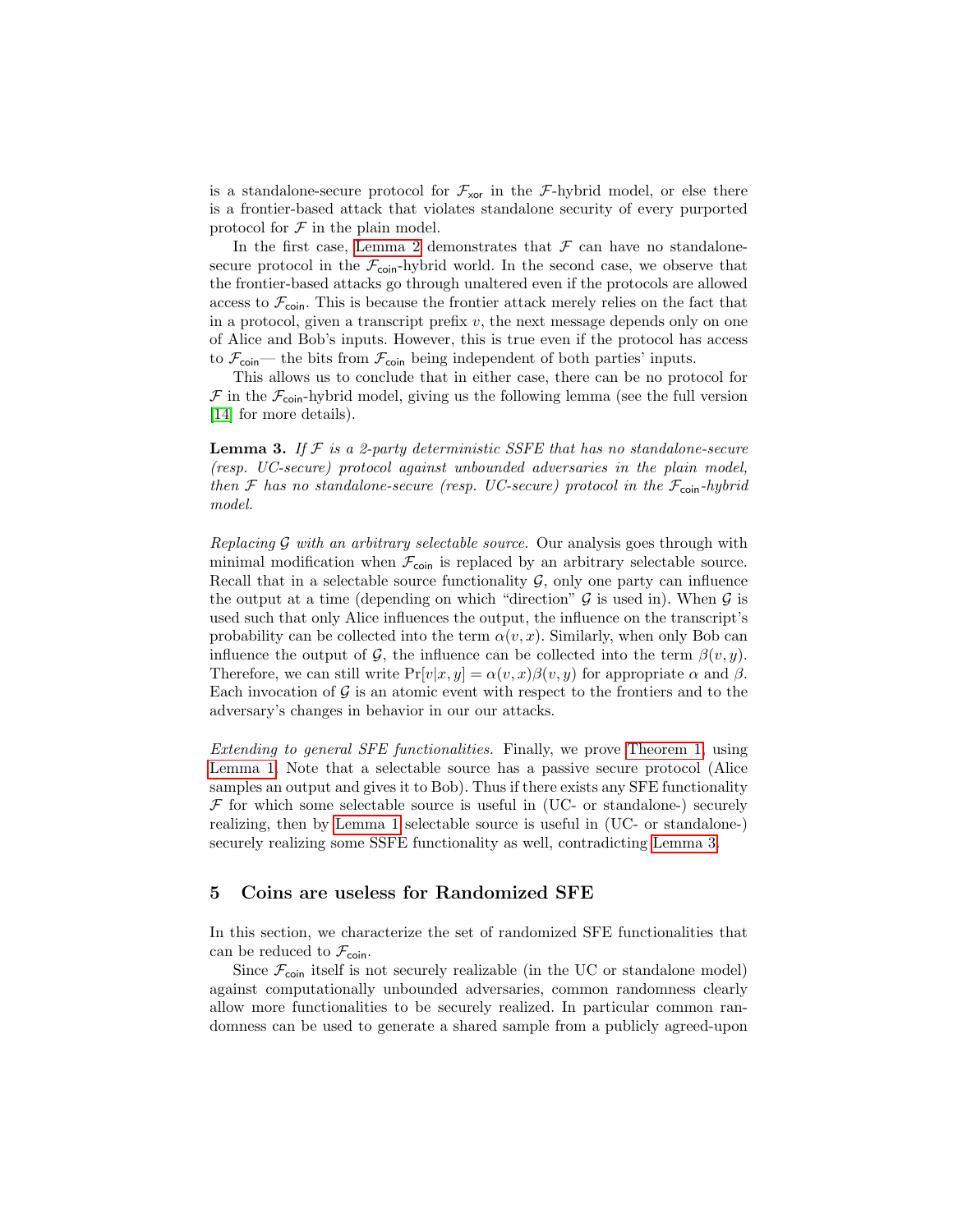<span id="page-12-0"></span>distribution. However, we show that this is essentially the only use of common randomness, when UC security is required <sup>[8](#page-12-1)</sup>. More precisely,

**Theorem 2.** A randomized SFE functionality  $\mathcal F$  has a UC-secure protocol in the  $\mathcal{F}_{\text{coin}}$ -hybrid model if and only if  $\mathcal F$  is isomorphic to the SSFE functionality  $\mathcal{F}^*$  with output function  $\mathcal{F}^*$  such that  $\mathcal{F}^*(x,y,r) = (h(x),r)$ , where h is a deterministic function.

Note that a secure protocol for  $\mathcal{F}^*(x, y, r)$  above is simple: Alice sends  $h(x)$ to Bob, and then they obtain uniformly random coins  $r$  from  $\mathcal{F}_{\text{coin}}$ . Thus, any UC secure protocol for f which uses  $\mathcal{F}_{\text{coin}}$  can be replaced by one of the following form: (1) one party sends a function of its input to the other party; (2) both parties access  $\mathcal{F}_{\text{coin}}$  to obtain coins  $r$ ; (3) both parties carry out local computation to produce their outputs.

Given [Lemma 1,](#page-8-0) it is enough to establish our characterization for the special case of symmetric SFE functionalities (for which we shall denote the common output by  $f(x, y, r)$ .

The first step in proving [Theorem 2](#page-12-0) for SSFE is to show that only one party's input can have influence on the outcome of the other party.

**Lemma 4.** If  $\mathcal F$  is a 2-party randomized SSFE functionality with a UC-secure protocol in the  $\mathcal{F}_{\textsf{coin}}$ -hybrid model, then  $\mathcal{F}(x, y)$  is distributed as  $\mathcal{F}'(x)$  (or  $\mathcal{F}'(y)$ ), where  $\mathcal{F}'$  is some randomized function of one input.

If F does not have the form  $\mathcal{F}'(x)$  or  $\mathcal{F}'(y)$ , we call it an SSFE functionality with *bidirectional influence*. Using a lemma proven in the full version of this paper [\[14\]](#page-17-8), we know that if a SSFE  $\mathcal F$  with bidirectional influence has a UC-secure protocol in the  $\mathcal{F}_{\text{coin}}$ -hybrid then there exists a semi-honest protocol for OT. However, this is not possible against computationally unbounded adversaries and hence,  $\mathcal F$  can not have bidirectional influence.

Frontiers of influence. Suppose we are given a protocol  $\pi$  for f in the  $\mathcal{F}_{\text{coin}}$ hybrid model, with simulation error  $\epsilon$ . Without loss of generality, we assume that the last step of  $\pi$  is to toss a random coin which is included in the output.<sup>[9](#page-12-2)</sup> First, define  $\mathcal{O}_v^x$  to be the output distribution of the protocol when executed

<span id="page-12-1"></span><sup>8</sup> The full version of this paper [\[14\]](#page-17-8) contains examples of randomized SSFE for which  $\mathcal{F}_{\text{coin}}$  is useful in a more non-trivial way, but for *standalone* security. For one such example, consider the protocol to compute the minimum of the private inputs of the two parties [\[15,](#page-17-3)[12\]](#page-17-11): Alice declares whether her input is 0 or 2; next, conditioned on Alice input being 2, Bob declares whether his input is 1 or 3. This protocol is a standalone secure protocol for the deterministic SSFE:  $\begin{bmatrix} 0 & 0 \\ 1 & 3 \end{bmatrix}$ . Now, we randomize the output when Alice input is 1: Based on whether Bob's input is 1 or 3 we use  $\mathcal{F}_{\text{coin}}$  to uniformly sample from the set  $\{1,2\}$  or  $\{2,3\}$ , respectively. This is a standalone-secure protocol for the randomized SSFE:  $(1,0,0,0)$   $(1,0,0,0)$ <br> $(1,0,0,0)$  $(0, \frac{1}{2}, \frac{1}{2}, 0)$   $(0, 0, \frac{1}{2}, \frac{1}{2})$ , where the vectors indicate probability distribution over an output alphabet of size 4.

<span id="page-12-2"></span><sup>&</sup>lt;sup>9</sup> To see that this is without loss of generality, define a randomized SSFE  $f'$  which on input x, outputs  $f(x)$  as well as a random bit. Then define  $\pi'$  to be the protocol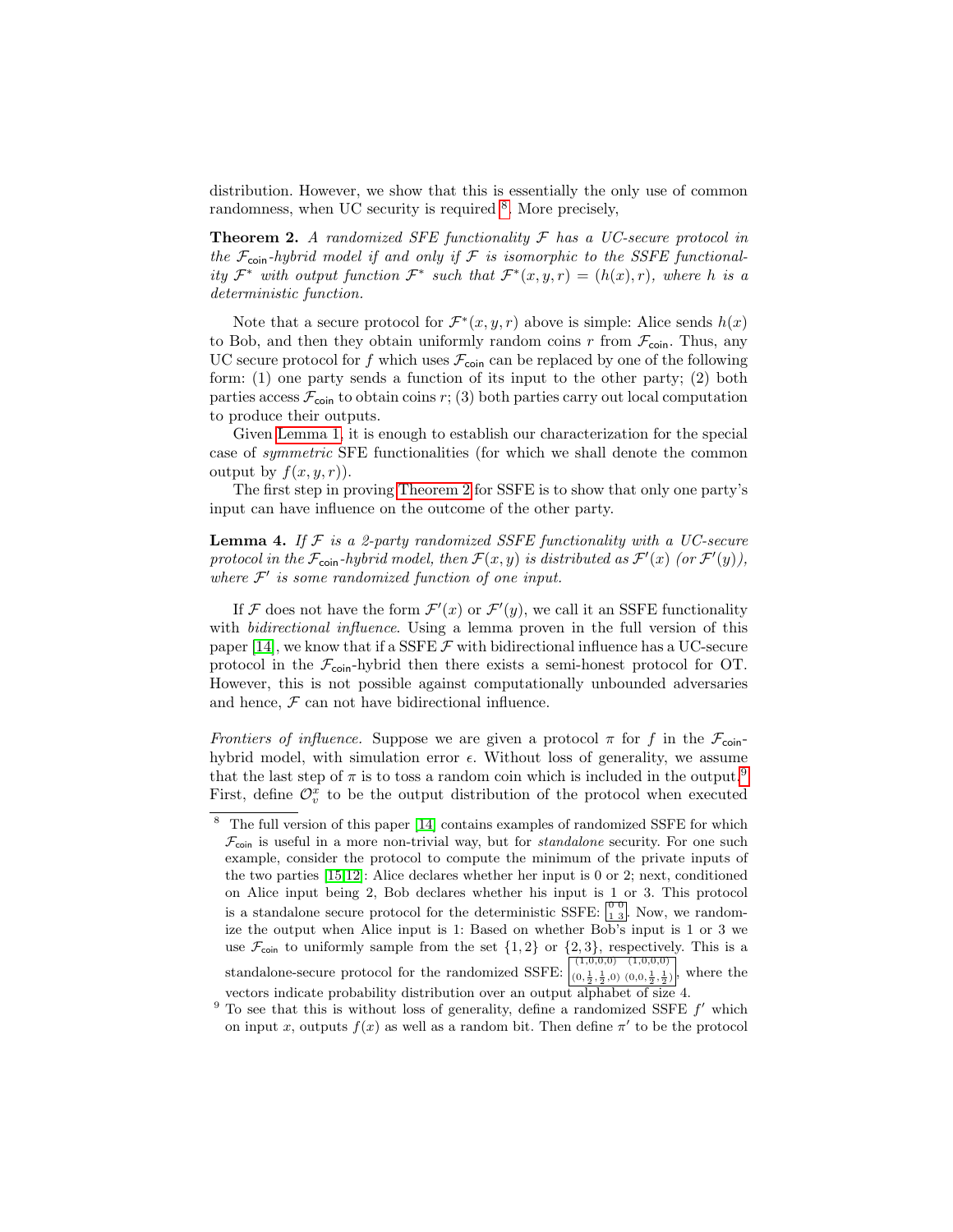honestly on (Alice) input x, starting from partial transcript v. We use this to define our first frontier:

> $\mathcal{L}$  $\mathcal{L}$ J

$$
G = \left\{ v \, \middle| \, \begin{array}{c} \forall x', x'': \mathrm{SD}\left(\mathcal{O}_v^{x'}, \mathcal{O}_v^{x''}\right) < \sqrt{\epsilon} \\ \text{and no ancestor of } v \text{ satisfies the same condition} \end{array} \right.
$$

Intuitively, G represents the point at which Alice's input has first exhausted any "significant" influence on the final output distribution — her input can no longer change the output distribution by more than  $\sqrt{\epsilon}$ . Next, note that the only way to induce an output distribution in the ideal world is to choose an input x according to some distribution  $\mathcal D$  and then send x to f, yielding the output distribution  $\{f(x)\}_{x\leftarrow\mathcal{D}}$ . Let S be the space of all possible output distributions that can be induced in this way.<sup>[10](#page-13-0)</sup> We use this to define a collection of frontiers, one for each value of x.

 $F_x = \{v \mid SD(\mathcal{O}_v^x, \mathcal{S}) > \sqrt{\epsilon} \text{ and no ancestor of } v \text{ satisfies the same condition}\}\$ 

Intuitively  $F_x$  represents the first time that randomness has had a "significantly" non-trivial influence on the output when Alice's input is  $x$ . Here, the influence of randomness in the protocol is considered non-trivial if the protocol has reached a point such that the conditional output distribution induced by the protocol starting from that point cannot be achieved by Alice in the ideal world.

<span id="page-13-1"></span>We now show that in a secure protocol, Alice's input must completely exhaust its influence before the randomness from  $\mathcal{F}_{\text{coin}}$  can begin to influence the output distribution.

**Lemma 5.** In the above setting, let  $F_x < G$  denote the event that the protocol generates a transcript that encounters frontier  $F_x$  strictly before encountering frontier G. Then  $Pr[F_x < G|x]$  is negligible for all x.

*Proof (Sketch)*. Consider a malicious Alice that runs  $\pi$  honestly on input x. Whenever this adversary encounters  $F_x$  strictly before  $G$ , it reports the resulting partial transcript to the environment. Being in the frontier  $F_x$ , this transcript intuitively represents an assertion by the adversary that it can realize an output distribution  $\mathcal{O}_v^x$  that is impossible to effect in the ideal world (by continuing hereafter with input  $x$ ). Being before  $G$ , the transcript also indicates an assertion by the adversary that it can still induce two "significantly" different output distributions (by continuing hereafter with one of the inputs from the condition in the definition of  $G$ ). The environment can choose to challenge the adversary on any of these choices, and in the real world the adversary can always succeed. However, for any simulator in the ideal world, there must be some challenge

which runs  $\pi$  and in the last step uses  $\mathcal{F}_{\text{coin}}$  to toss a coin which is included in the output. It is easy to see that if  $\pi$  is a secure protocol for f, then  $\pi'$  is a secure protocol for f', so proving the insecurity of  $\pi'$  establishes the insecurity of  $\pi$ .

<span id="page-13-0"></span><sup>&</sup>lt;sup>10</sup> Note that S is the space of convex combinations of  $\{f(x) | x\}$ , where here  $f(x)$ denotes the discrete probability distribution itself, represented by a stochastic vector.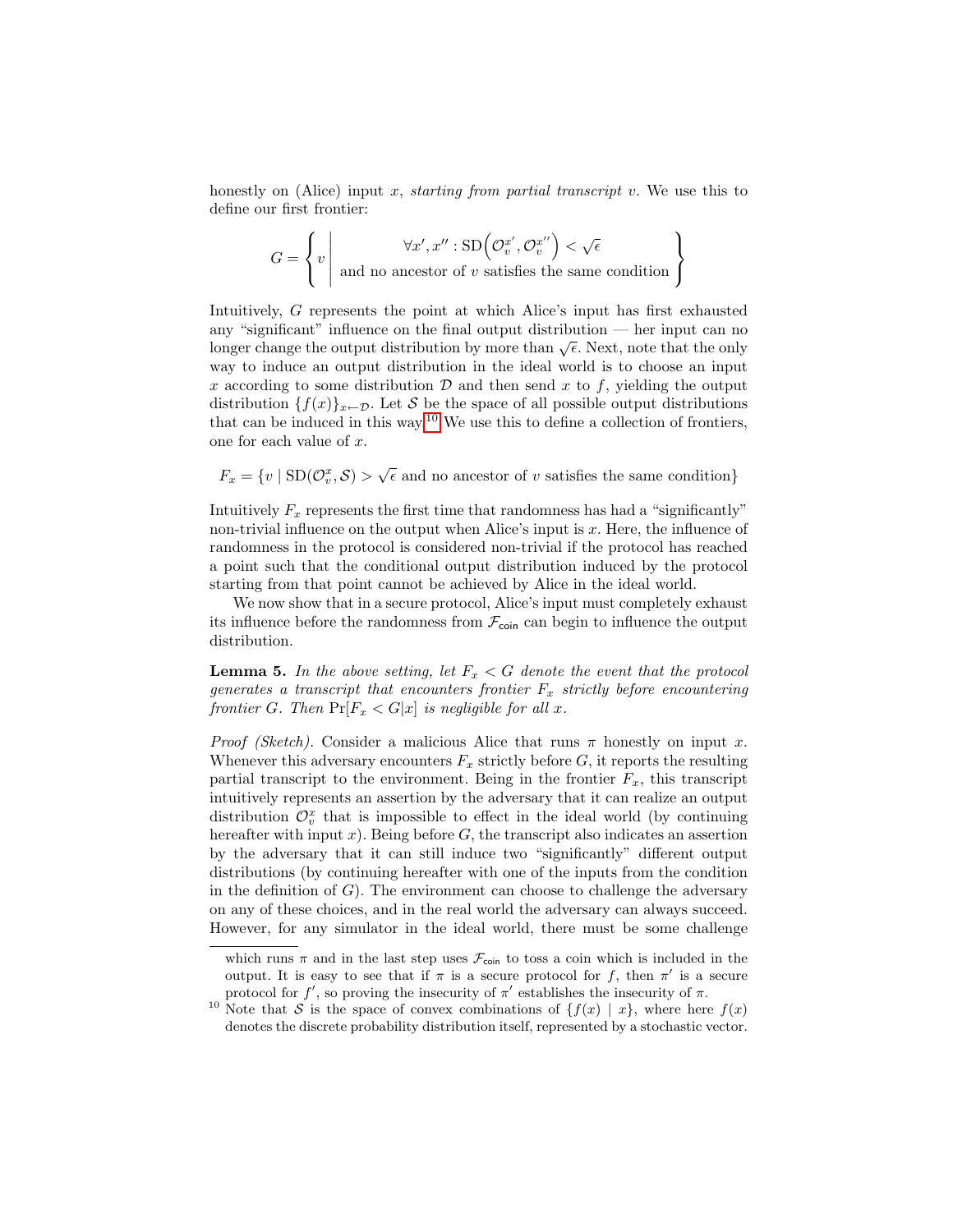for which the simulator must fail. Namely, if the simulator has already sent an input to ideal  $f$  at the time it makes its "assertion", then it cannot proceed to induce two significantly different output distributions on command — the output is already fixed. On the other hand, if the simulator has not sent an input to the ideal  $f$ , then it cannot proceed to realize an output distribution that is impossible in the ideal world.

Thus this adversary violates the security of  $f$  with success proportional to  $Pr[F_x < G|x]$ , so we conclude that this probability must be negligible.

Using the previous two lemmas, we can now prove the special case of [Theo](#page-12-0)[rem 2,](#page-12-0) restricted to SSFE functionalities:

**Lemma 6.** A 2-party randomized SSFE functionality  $\mathcal F$  has a UC-secure protocol in the  $\mathcal{F}_{\text{coin}}$ -hybrid model against computationally unbounded adversaries if and only if  $\mathcal F$  is isomorphic to the SSFE functionality  $\mathcal F^*$  with output function  $f^*$  such that  $f^*(x, y, r) = (h(x), r)$ , where h is a deterministic function.

Proof. The complete proof of the lemma is provided in the full version of this paper  $[14]$ . [Lemma 5](#page-13-1) shows that there is a frontier G that separates all of the influence of Alice's input (before G) from all of the influence of  $\mathcal{F}_{\text{coin}}$  (after G).

Our analysis relies on the geometric interpretation of possible output distributions. As before, let  $S$  denote the space of output distributions that can be realized in the ideal world by randomly choosing an input and sending it to f to obtain a sample of  $f(x)$ . S is the convex closure of a finite set of points  $f(x)$ . Call an input x fundamental if  $f(x)$  is a corner on the convex hull of S. Without loss of generality, we restrict our attention exclusively to fundamental inputs.<sup>[11](#page-14-0)</sup>

Let x be a fundamental input. Since x affects the output of the protocol only negligibly after the transcript reaches  $G$ , we have that  $f(x)$  is statistically close to a convex combination of  $\{\mathcal{O}_v^x \mid v \in G\}$ . An overwhelming weight of these distributions  $\mathcal{O}_v^x$  are negligibly close (in statistical distance) to the space  $\mathcal{S}$ . By a geometric argument, since  $f(x)$  is a *corner* in the space S, we have that an overwhelming weight of  $\mathcal{O}_v^x$  distributions are negligibly close to  $f(x)$ .

Thus, consider any two inputs x, x' such that  $f(x) \neq f(x')$ . The statistical distance between these two distributions is a constant  $\Delta$ . The above argument implies that  $x$  and  $x'$  must induce distributions over  $G$  that have statistical distance negligibly close to 1. In other words, executing the protocol until  $G$ unambiguously determines the distribution  $f(x)$ ; after G, x has no more influence on the output. Then it is straight-forward to show that the following simple protocol is also secure for f: Alice sends a description of the distribution  $f(x)$ to Bob (say, the lexicographically smallest  $x^*$  s.t. the distributions of  $f(x)$  and  $f(x^*)$  are identical). Both parties use  $\mathcal{F}_{\text{coin}}$  to generate random coins r and use them to compute a sample from the distribution  $f(x)$ . Then it is clear that f has the desired form — the output of this protocol is computed from a deterministic function of x along with independent coins.

<span id="page-14-0"></span><sup>&</sup>lt;sup>11</sup> Any non-fundamental input x is redundant in f and we can remove it to obtain an isomorphic functionality (for details refer to the full version of this paper [\[14\]](#page-17-8)).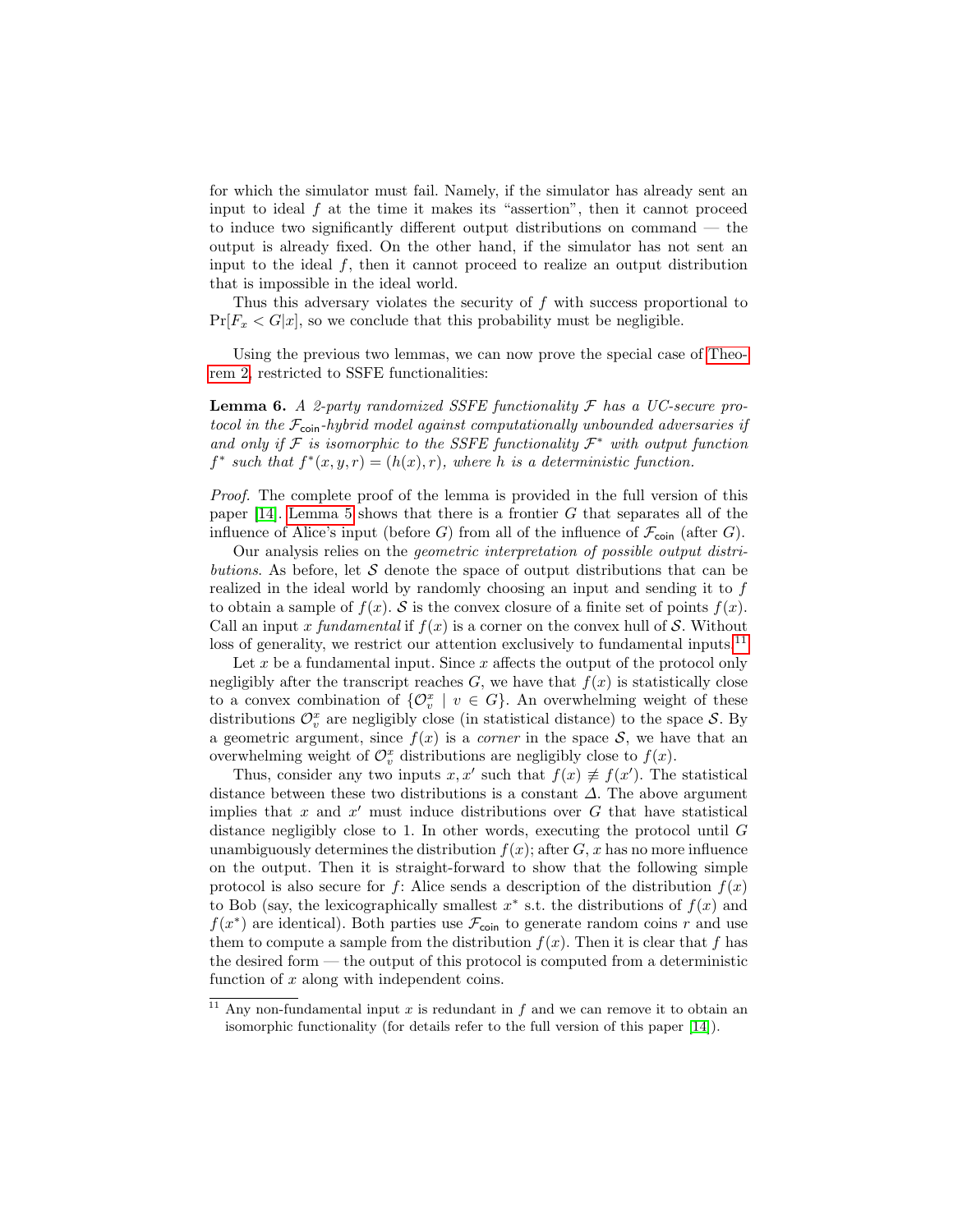On extending to selectable sources. Unlike our results in [Section 4,](#page-9-0) [Theorem 2](#page-12-0) does **not** generalize to arbitrary selectable sources (instead of just  $\mathcal{F}_{\text{coin}}$ ). To see this, one can easily construct a selectable source  $f$  which is not of the form  $f(x, y, r) = (h(x), r)$ . Then trivially f has a UC-secure protocol using some selectable source (namely, itself), but  $f$  is not of the form required by [Theorem 2.](#page-12-0)

Indeed, to prove [Theorem 2,](#page-12-0) we made a crucial distinction between Alice's choice of input influencing the output distribution and  $\mathcal{F}_{\text{coin}}$  influencing the output distribution. This distinction is lost if  $\mathcal{F}_{\text{coin}}$  is replaced by a functionality in which Alice is allowed to influence the output.

On a common random string (CRS) vs.  $\mathcal{F}_{\text{coin}}$ . A common random string (CRS) is a source of shared randomness in which all random bits are generated once and for all at the beginning of a protocol interaction, rather than as-needed, as with  $\mathcal{F}_{\textsf{coin}}$ . Our proof of [Theorem 2](#page-12-0) states that the influence of the parties' inputs ends before the influence of the shared randomness begins. Since the influence of a CRS must happen at the start of a protocol, a CRS is useless for SSFEs except those of the form  $f(x, y, r) = h(x)$  (no influence from shared randomness) or  $f(x, y, r) = h(r)$  (no influence from parties' inputs), for a deterministic h.

# 6 Randomized Functionalities and Computational Intractability

Our results so far have been presented in the computationally unbounded setting. However, they do extend somewhat to the probabilistic polynomial time (PPT) setting (where all entities, including the adversary and the environment are PPT), and yield interesting connections with computational intractability assumptions. These results are similar in spirit to the connections established in [\[16\]](#page-17-1), but unlike there, are applicable to randomized functionalities.

Firstly, in the case of deterministic SFE functionalities, we obtain the following unconditional result in the PPT setting

**Theorem 3.** For every 2-party deterministic SFE  $\mathcal{F}$  and selectable source  $\mathcal{G}$ ,  $\mathcal F$  has a standalone secure protocol in the G-hybrid model in the PPT setting, if and only if  $\mathcal F$  has a standalone secure protocol in the plain model in the PPT setting. (for the proof, consult the full version  $[14]$ ).

Our other results for the PPT setting are conditional. An important obser-vation in [\[16\]](#page-17-1) was that, statements of the form "2-party functionality  $\mathcal F$  has a UC-secure protocol in the  $G$ -hybrid world (in the PPT setting)" are either known to be unconditionally true or false, or tend to be equivalent to the assumption that one-way functions exist, or the assumption that there is an oblivious transfer (OT) protocol secure against semi-honest adversaries. [\[16\]](#page-17-1) study a large class of such statements for deterministic  $\mathcal F$  and  $\mathcal G$ , and show that for every one of them the corresponding statement falls into one of the four classes listed above. An important problem left open is to understand whether the same pattern holds when considering *randomized* functionalities.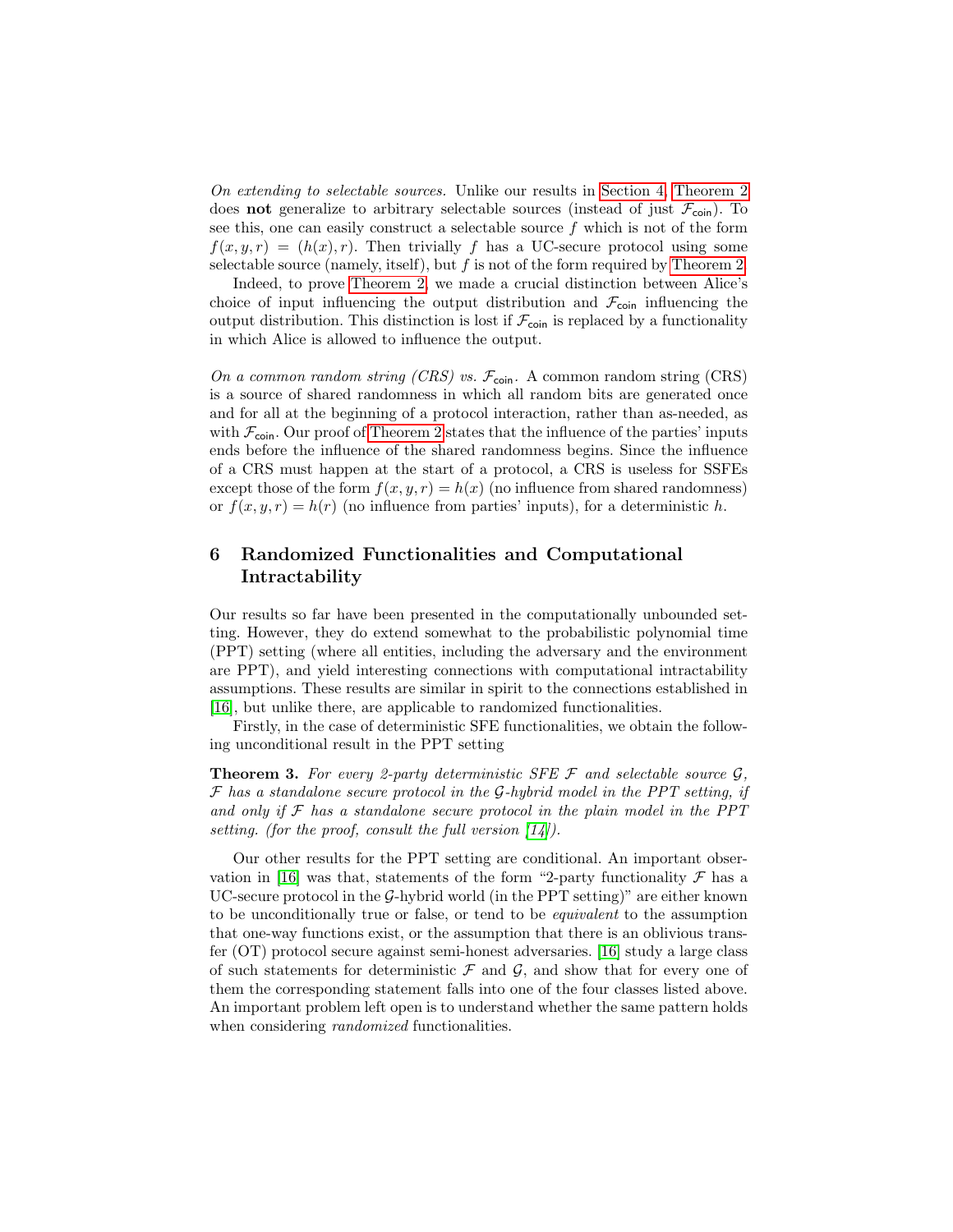Our results suggest that this may be the case: the only intractability assumptions (other than being known to be unconditionally true or false) that arise among randomized functionalities still seem to be the existence of OWF and the existence of a semi-honest OT protocol. In particular we have the following two results (refer to the full version of this paper [\[14\]](#page-17-8)):

**Theorem 4.** Let  $F$  be any 2-party SFE functionality, possibly randomized. If one-way functions do not exist then  $\mathcal F$  has a UC-secure protocol in the  $\mathcal F_{\text{coin}}$ hybrid model in the PPT setting, if and only if  $\mathcal F$  is a publicly-selectable source.

Theorem 5. The following three statements are equivalent:

- 1. There exists a semi-honest OT protocol.
- 2.  $\exists$  (possibly randomized) 2-party SSFE F with bidirectional influence : F is UC securely-realizable in  $\mathcal{F}_{\text{coin}}$ -hybrid world.
- 3.  $\forall$  (possibly randomized) 2-party SSFE  $\mathcal F$  with bidirectional influence :  $\mathcal F$  is UC securely-realizable in  $\mathcal{F}_{\text{coin}}$ -hybrid world.

The main task in proving the above is to show that  $(2) \Rightarrow (1)$ , which shown in the full version. (1)  $\Rightarrow$  (3) follows from a result proven in [\[9](#page-17-14)[,17\]](#page-17-15) on the completeness of  $\mathcal{F}_{\text{coin}}$ . (3)  $\Rightarrow$  (2) is trivial.

## 7 Conclusion and Future Work

Recently, [\[16\]](#page-17-1) made a case for "cryptographic complexity theory," trying to understand the qualitative difference between different multiparty functionalities. However, the results there were confined to deterministic functionalities; the universe of randomized functionalities is vastly more complex, and is little understood. Among other things, this work initiates a systematic study of randomized functionalities, by proving the low-complexity nature of certain classes of randomized functionalities. In this work we do not consider randomized functionalities of higher levels of complexity, nor do we seek to classify all kinds of randomized functionalities. Nevertheless, we believe that our proof techniques — both for the computationally unbounded setting and for the PPT setting will be useful in such a study. We leave this for future work.

#### References

- <span id="page-16-2"></span>1. D. Beaver. Perfect privacy for two-party protocols. In J. Feigenbaum and M. Merritt, editors, Proceedings of DIMACS Workshop on Distributed Computing and Cryptography, volume 2, pages 65–77. American Mathematical Society, 1989.
- <span id="page-16-1"></span>2. D. Beaver. Precomputing oblivious transfer. In D. Coppersmith, editor, CRYPTO, volume 963 of Lecture Notes in Computer Science, pages 97–109. Springer, 1995.
- <span id="page-16-0"></span>3. M. Blum, P. Feldman, and S. Micali. Non-interactive zero-knowledge and its applications (extended abstract). In STOC, pages 103–112. ACM, 1988.
- <span id="page-16-3"></span>4. R. Canetti. Universally composable security: A new paradigm for cryptographic protocols. Electronic Colloquium on Computational Complexity (ECCC) TR01- 016, 2001. Previous version "A unified framework for analyzing security of protocols" availabe at the ECCC archive TR01-016. Extended abstract in FOCS 2001.